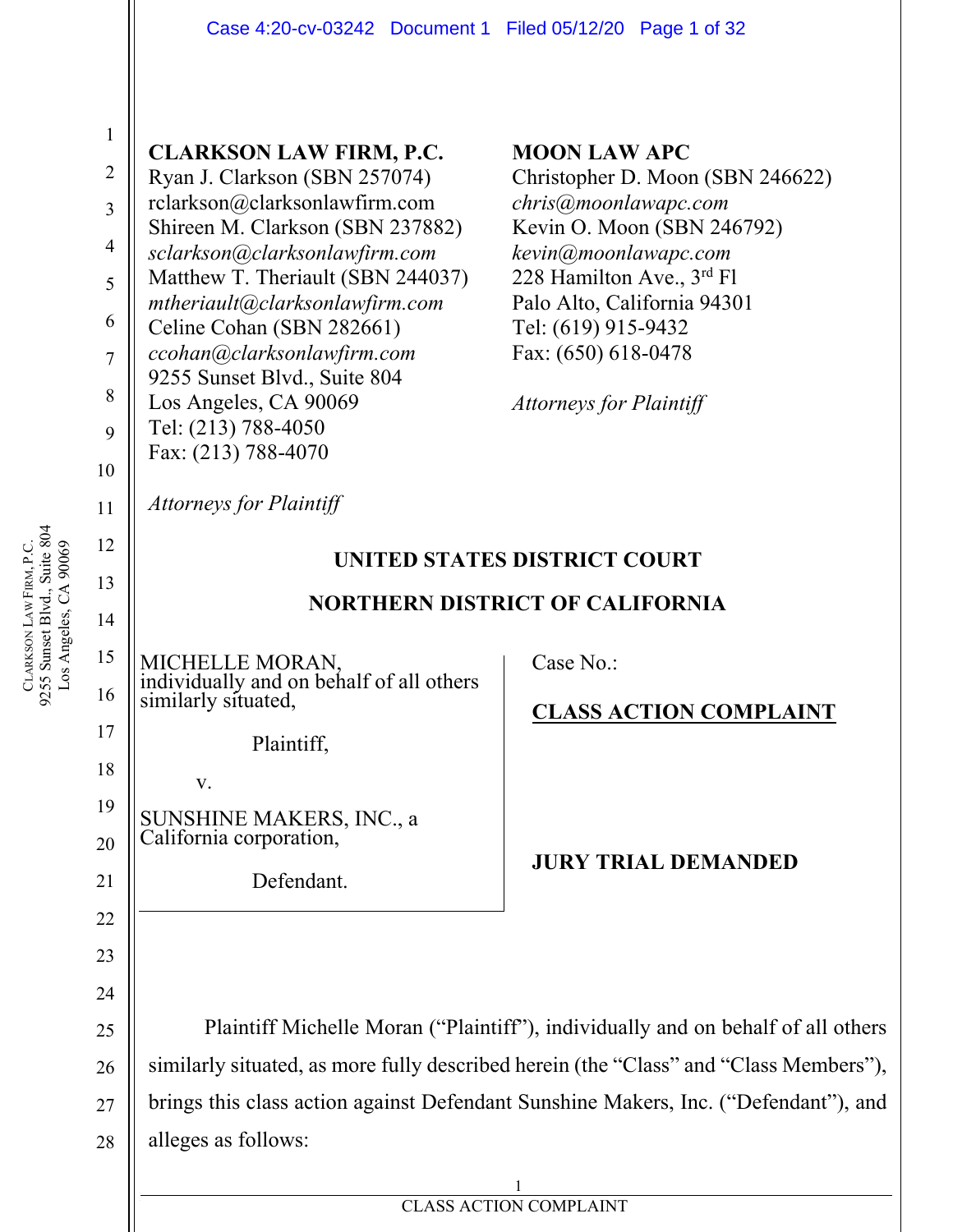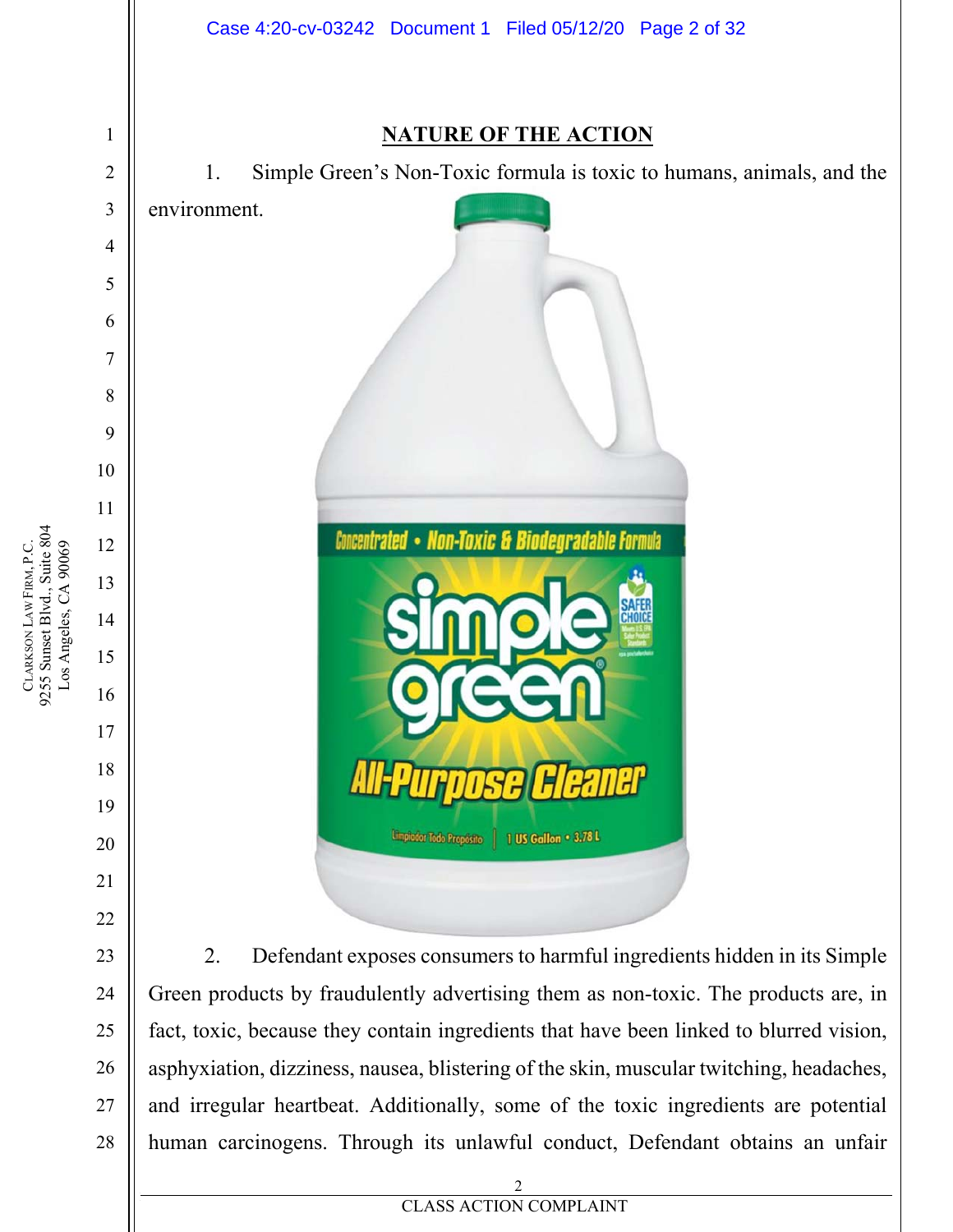competitive advantage in the household cleaning market and unfairly profits from consumers' desire for products that are not harmful to humans, animals, and the environment.

3. The purported "Non-Toxic" products at issue are Simple Green All-Purpose Cleaner (pictured above), Simple Green Oxy Solve Total Outdoor Cleaner, Simple Green Oxy Solve House and Siding Cleaner, Simple Green Oxy Solve Concrete and Driveway Cleaner, Simple Green Oxy Solve Deck and Fence Cleaner, Simple Green Wash & Wax, Simple Green Golf Grip Cleaner, Simple Green All-Purpose Wipes, Simple Green Multi-Purpose Foaming Cleaner, Simple Green Readyto-Use All-Purpose Cleaner, Simple Green Carpet Cleaner, Simple Green Marine All-Purpose Boat Cleaner, Simple Green Heavy Duty BBQ & Grill Cleaner, Simple Green Heavy Duty BBQ & Grill Cleaner (Aerosol) , Simple Green Oxy Dog Stain & Odor Oxidizer, Simple Green Bio Dog, Simple Green Advanced Dog Bio Boost Stain & Odor Remover, Simple Green Cat Pet Stain & Odor Remover, and Simple Green Outdoor Odor Eliminator (collectively, the "Products").

4. Defendant manufactures, markets, advertises, labels, and sells the Products throughout California and the United States.

5. Contrary to their labeling, the purported "non-toxic" and "non-toxic formula" cleaning Products contain numerous ingredients that are harmful to humans, animals, and/or the environment.

6. Through falsely, misleadingly, and deceptively labeling the Products, Defendant sought to take advantage of consumers' desire for non-toxic cleaning products that are safe for humans, animals, and the environment, while reaping the financial benefits of its deceptive labeling, advertising, and marketing scheme. Defendant has done so at the expense of unwitting consumers, as well as Defendant's lawfully acting competitors, over whom Defendant maintains an unfair competitive advantage. Defendant has reaped many millions of dollars through this fraudulent scheme based on a calculated business decision to put profits over people.

1

2

3

4

5

6

7

8

9

10

11

12

13

14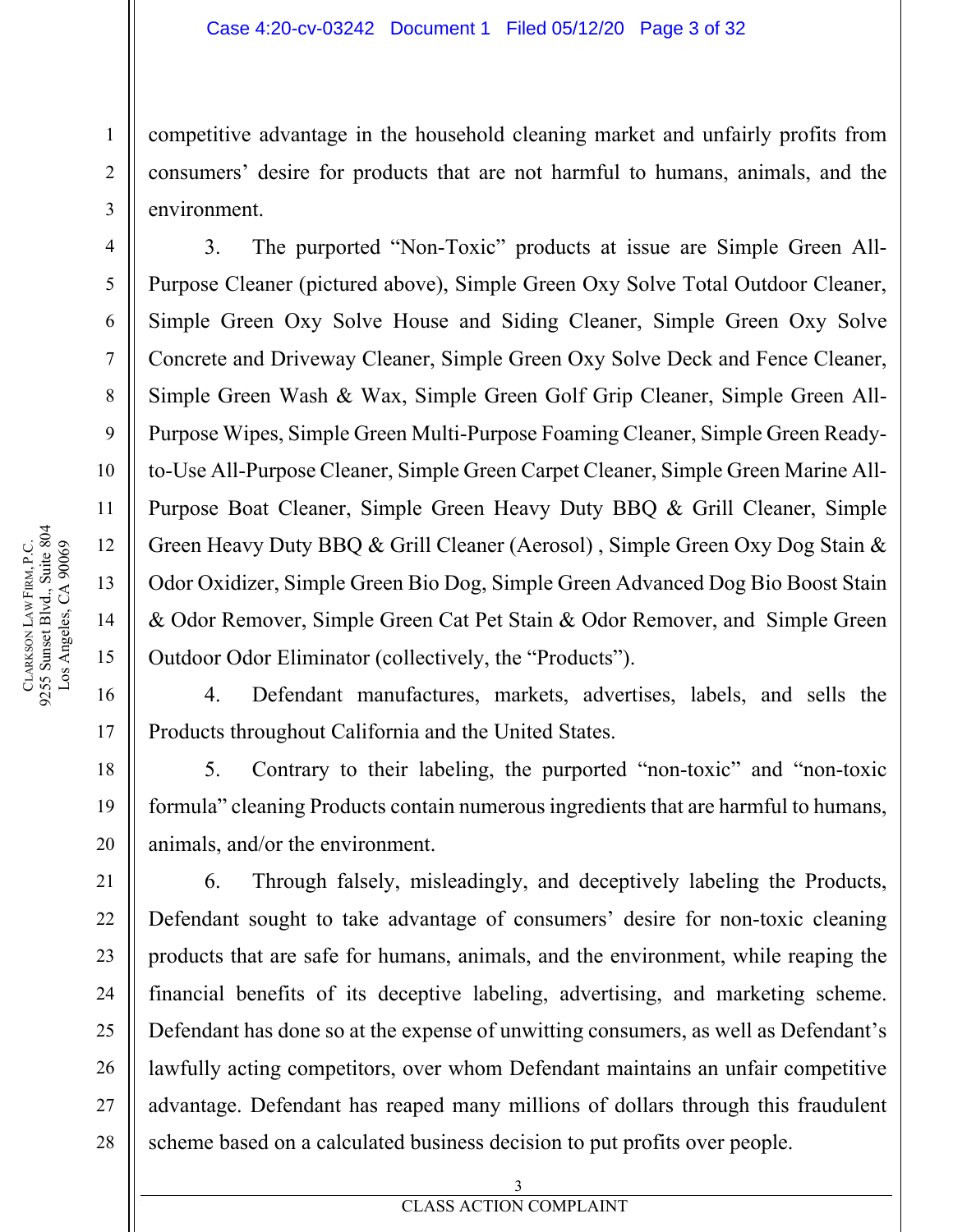7. As a result, Plaintiff brings this action individually and on behalf of those similarly situated, and seeks to represent a National Class and a California Subclass (defined *infra*). Plaintiff seeks injunctive relief to stop Defendant's unlawful labeling and advertising of the Products. Plaintiff makes these allegations based on her personal knowledge and, otherwise, on information and belief based on investigation of her counsel.

8. Plaintiff's primary litigation objective is to enjoin Defendant's unlawful labeling practices.

#### **JURISDICTION**

9. This Court has original jurisdiction over this action pursuant to the Class Action Fairness Act of 2005, 28 U.S.C. § 1332(d), because the proposed Class consists of 100 or more members; the amount in controversy exceeds \$5,000,000, exclusive of costs and interest; and minimal diversity exists. This Court also has supplemental jurisdiction over the state law claims pursuant to 28 U.S.C. § 1367.

#### **VENUE**

10. Venue is proper in this District under 28 U.S.C. § 1391 because a substantial part of the events and omissions giving rise to Plaintiff's claims occurred in this District. In addition, Plaintiff purchased the unlawful Products in this District, and Defendant has marketed, advertised, and sold the Products within this District.

#### **PARTIES**

11. Plaintiff Michelle Moran, who is currently a resident of Pleasanton, California, purchased the Simple Green All-Purpose Cleaner at a grocery store in Pleasanton, California for approximately \$8 in 2019. The labeling of the Product purchased by Plaintiff is typical of the labeling of the Products purchased by members of the Class. In making her purchase, Plaintiff relied upon the non-toxic claims made in the Product's advertising and on the Product's labeling. The claims were prepared and approved by Defendant and its agents and disseminated statewide and nationwide, as well as designed to encourage consumers to purchase the Products. If

CLARKSON

LAW FIRM, P.C.

1

2

3

4

5

6

7

8

9

22

23

24

25

26

27

28

#### 4

# **EXECUTES ACTION COMPLAINT**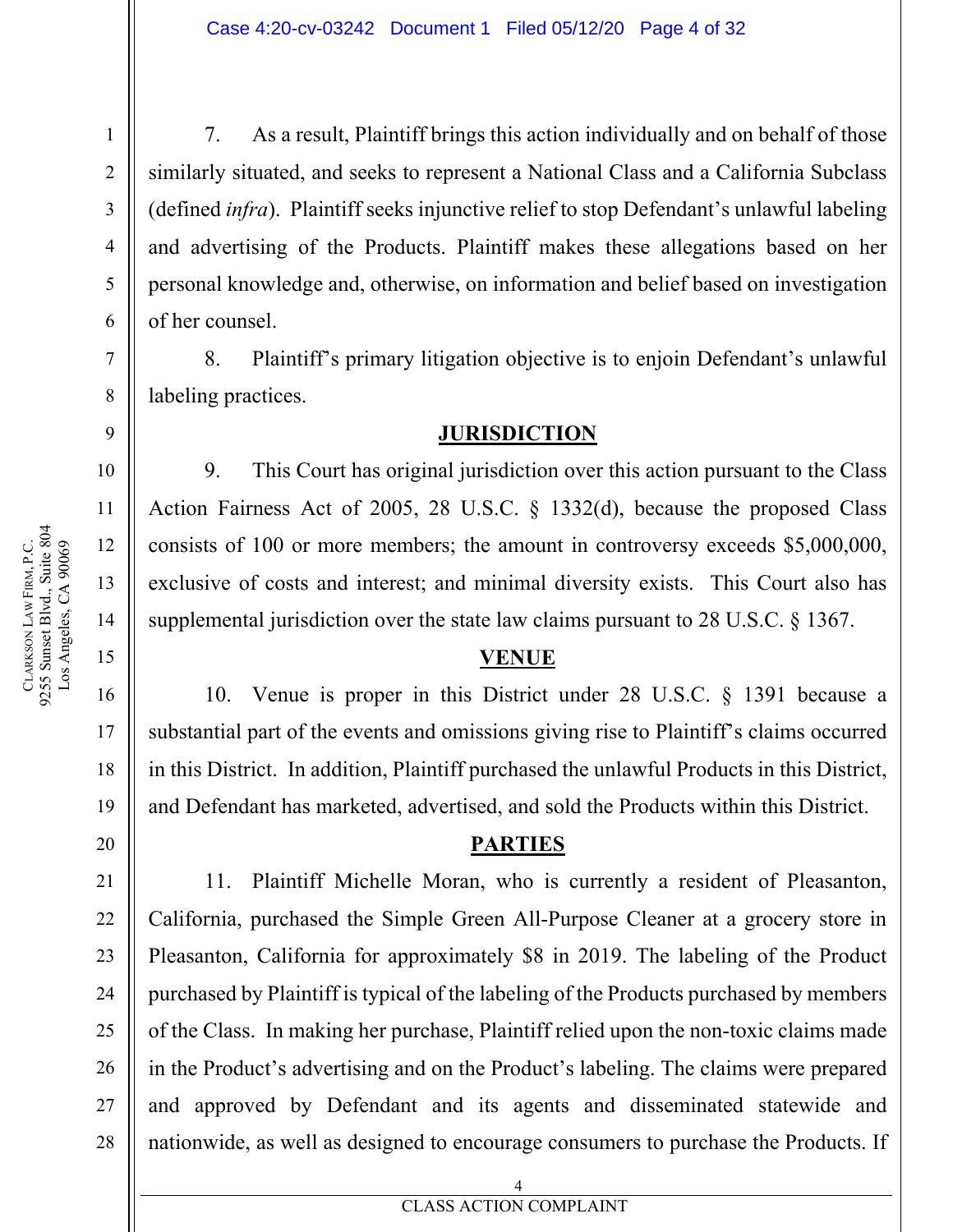Plaintiff had known that the Product contained ingredients that are harmful to humans, animals, and/or the environment, she would not have purchased the Product.

12. However, if the Products were actually non-toxic as labeled and advertised, Plaintiff would purchase the Products in the future. Since Plaintiff would like to purchase the Products again and obtain the advertised benefits, she might purchase them again in the future—despite the fact that they were once marred by false advertising or labeling—as she may reasonably, but incorrectly, assume the Products were improved. In that regard, Plaintiff is an average consumer who is not sophisticated in the chemistry or formulations of household cleaning products, so she is at risk of reasonably, but incorrectly, assuming that Defendant fixed the formulation of the Products such that she might buy them again believing they were no longer falsely advertised and labeled.

13. Defendant Sunshine Makers, Inc. is a California corporation with its principal place of business in Huntington Beach, California, and was doing business in the state of California during all relevant times. Directly and through its agents, Sunshine Makers, Inc. has substantial contacts with and receives substantial benefits and income from and through the State of California. Sunshine Makers, Inc. is one of the owners, manufacturers, or distributors of the Products, and is one of the companies that created and/or authorized the false, misleading, and deceptive labeling for the Products.

14. Defendant and its agents promoted, marketed and sold the Products at issue in this jurisdiction and in this judicial district. The unfair, unlawful, deceptive, and misleading advertising and labeling of the Products were prepared and/or approved by Defendant and its agents, and was disseminated by Defendant and its agents through labeling and advertising containing the misrepresentations alleged herein.

///

///

9255 Sunset Blvd., Suite 804 CLARKSON LAW FIRM, P.C.<br>9255 Sunset Blvd., Suite 804<br>Los Angeles, CA 90069 LAW FIRM, P.C. Los Angeles, CA 90069 CLARKSON

1

2

3

4

5

6

7

8

9

10

11

12

13

14

15

16

17

18

19

20

21

22

23

24

25

26

27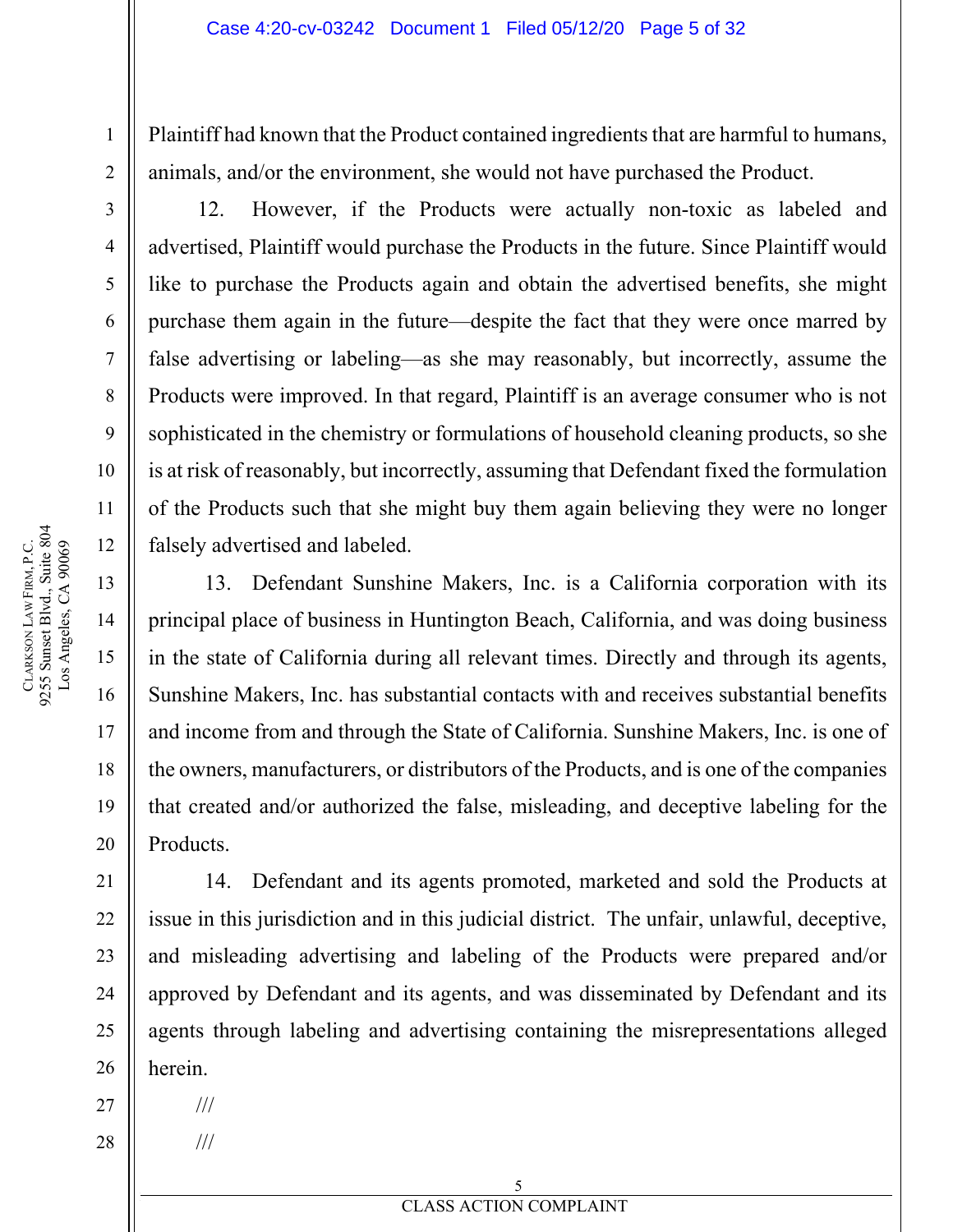#### **FACTUAL ALLEGATIONS**

15. In recent years, consumers have become increasingly concerned about using household cleaning products that are safe for exposure to humans, animals, and the environment. Consumers have poured billions of dollars into the "ecofriendly" and "natural" cleaning-products market. In fact, this market segment is expected to reach over \$40 billion by 2025.

16. In response to consumers' desire for safe and non-toxic cleaning products, many companies "greenwash" their products by deceptively claiming that their cleaning products are safe when, in fact, they contain ingredients that are harmful to humans, animals, and/or the environment.

17. In response to this consumer fraud, the United States Federal Trade Commission ("FTC") created the "Green Guides" to help companies avoid making misleading and deceptive claims.<sup>1</sup> The Green Guides specifically address the use of the term "non-toxic" in the marketing of a product, stating, "A non-toxic claim likely conveys that a product, package, or service is non-toxic both for humans and for the environment generally."<sup>2</sup> Accordingly, "[i]t is deceptive to misrepresent, directly or by implication, that a product, package or service is non-toxic. Non-toxic claims should be clearly and prominently qualified to the extent necessary to avoid deception."3

18. The Green Guides also provide examples of marketing claims in order to "provide the Commission's views on how reasonable consumers likely interpret certain claims."<sup>4</sup> The FTC provided the following relevant example:<sup>5</sup>

25 26 27 28  $\overline{a}$ <sup>1</sup> *See generally* 16 C.F.R. § 260 – Guides for the Use of Environmental Marketing Claims.  $2$  16 C.F.R. § 260.10(b). 3 16 C.F.R. § 260.10(a).  $4$  16 C.F.R. § 260.1(d)  $5$  16 C.F.R § 260.10.

6

**EXECUTES ACTION COMPLAINT** 

9255 Sunset Blvd., Suite 804 CLARKSON LAW FIRM, P.C.<br>9255 Sunset Blvd., Suite 804<br>Los Angeles, CA 90069 LAW FIRM, P.C. Los Angeles, CA 90069 CLARKSON

1

2

3

4

5

6

7

8

9

10

11

12

13

14

15

16

17

18

19

20

21

22

23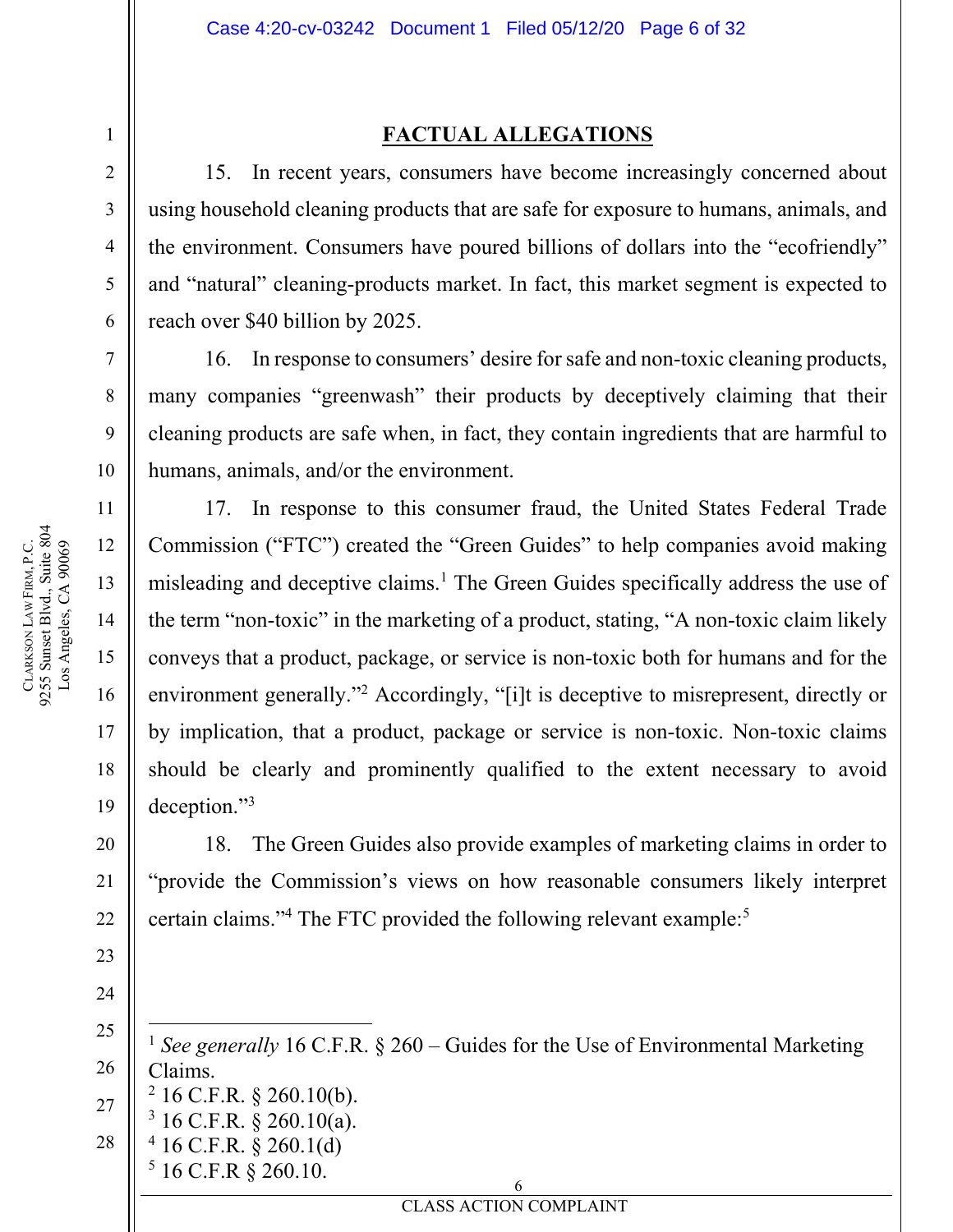A marketer advertises a cleaning product as "essentially non-toxic" and "practically non-toxic." The advertisement likely conveys that the product does not pose any risk to humans or the environment, including household pets. If the cleaning product poses no risks to humans but is toxic to the environment, the claims would be deceptive.

19. This example demonstrates that even when "non-toxic" claims are qualified by such terms as "essentially" or "practically," they are nonetheless construed by reasonable consumers as "not pos[ing] any risk to humans or the environment, including household pets." Thus, broad and unqualified non-toxic claims, such as the ones present on the Products, would even more strongly convey such a meaning.

20. Due to concerns about toxicity in product ingredients, consumers have increasingly sought out safe and non-toxic household cleaning products, the sales of which have surged in recent years.

21. As described *supra*, Defendant manufactures, markets, advertises, labels, and sells Simple Green All-Purpose Cleaner, Simple Green Oxy Solve Total Outdoor Cleaner, Simple Green Oxy Solve House and Siding Cleaner, Simple Green Oxy Solve Concrete and Driveway Cleaner, Simple Green Oxy Solve Deck and Fence Cleaner, Simple Green Wash & Wax, Simple Green Golf Grip Cleaner, Simple Green All-Purpose Wipes, Simple Green Multi-Purpose Foaming Cleaner, Simple Green Ready-to-Use All Purpose Cleaner, Simple Green Carpet Cleaner, Simple Green Marine All-Purpose Boat Cleaner, Simple Green Heavy Duty BBQ & Grill Cleaner, Simple Green Heavy Duty BBQ & Grill Cleaner (Aerosol), Simple Green Oxy Dog Stain & Odor Oxidizer, Simple Green Bio Dog, Simple Green Advanced Dog Bio Boost Stain & Odor Remover, Simple Green Cat Pet Stain & Odor Remover, and Simple Green Outdoor Odor Eliminator. A true and correct image of the All-Purpose Cleaner product appears below:

- 23 24 25 26
- 27 /// **///**

**/// ///** 

1

2

3

4

5

6

7

8

9

10

11

12

13

14

15

16

17

18

19

20

21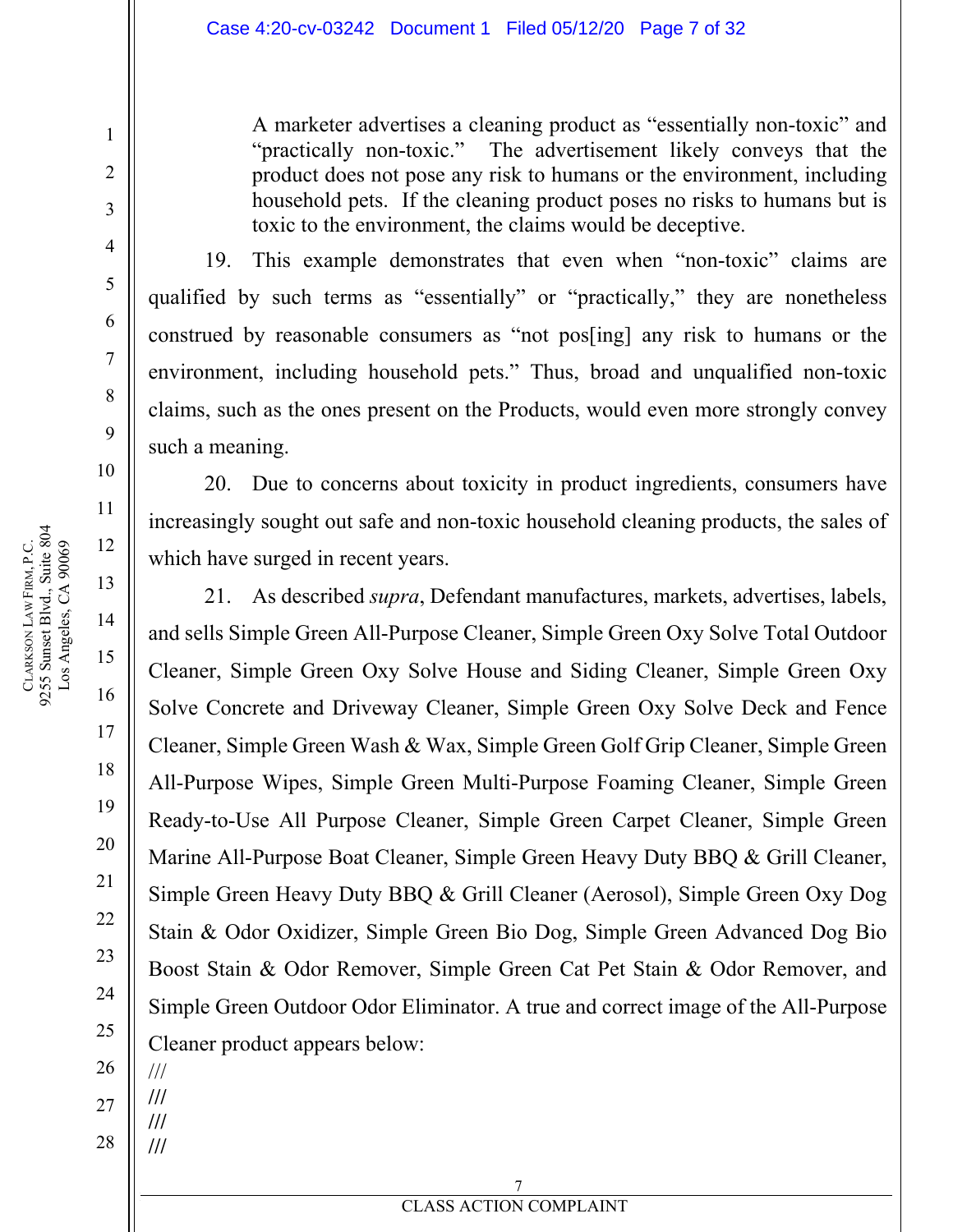

CLARKSON LAW FIRM, P.C.<br>9255 Sunset Blvd., Suite 804<br>Los Angeles, CA 90069 9255 Sunset Blvd., Suite 804 LAW FIRM, P.C. Los Angeles, CA 90069 CLARKSON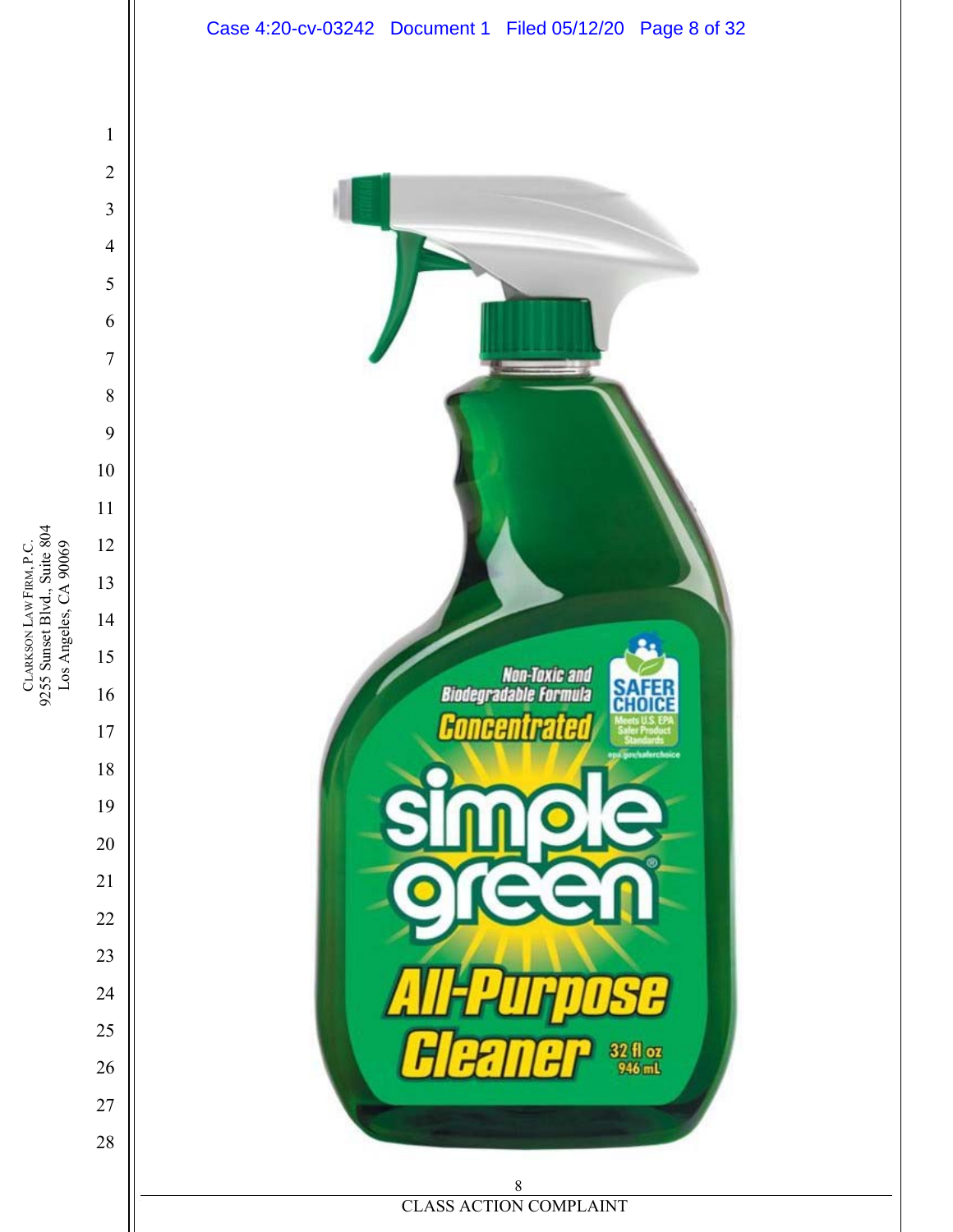

the Products contain only non-toxic ingredients that are safe for humans, animals, and

**EXECUTES ACTION COMPLAINT**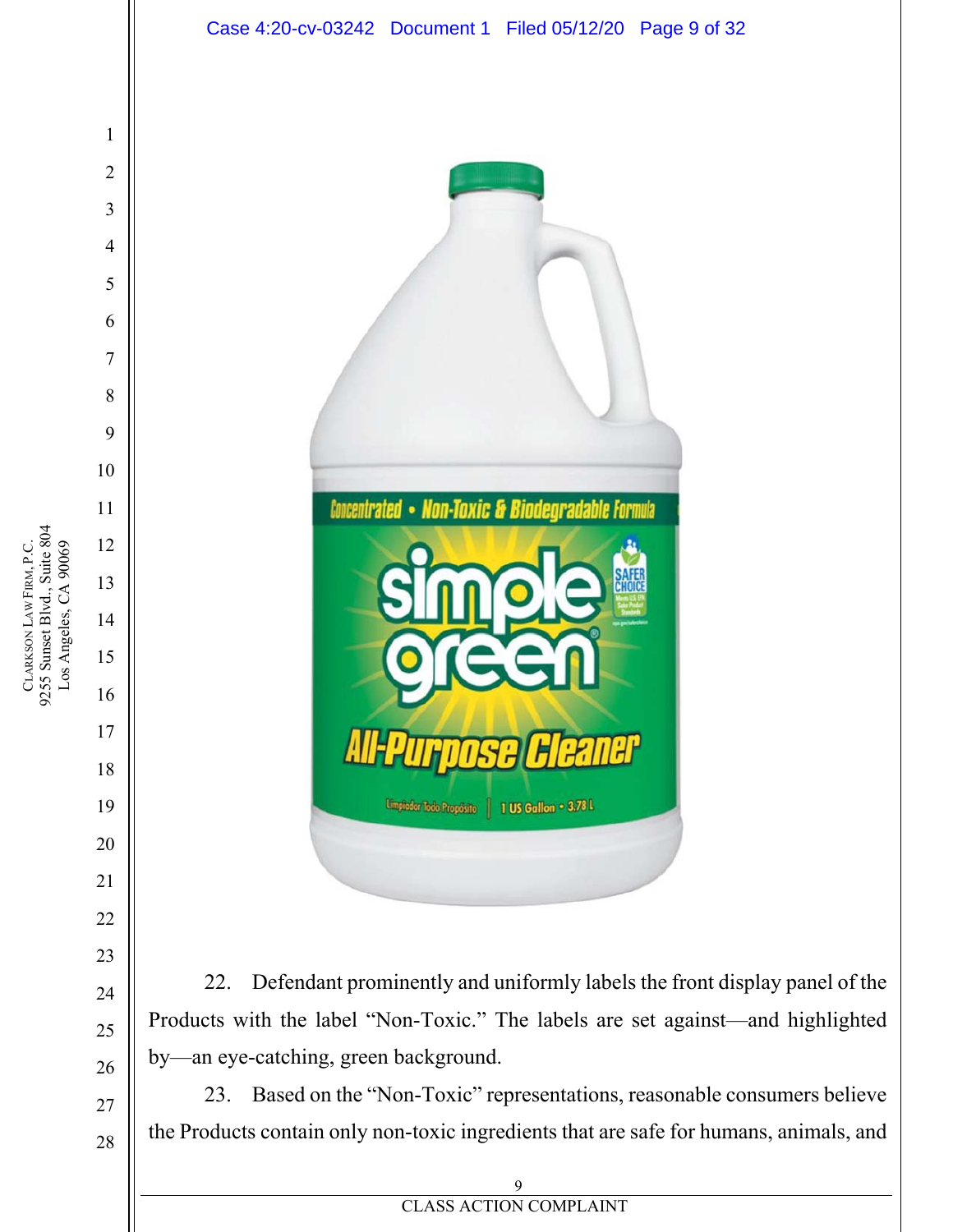the environment. Put differently, reasonable consumers do not believe the Products contain any ingredients that are harmful to humans, animals, and/or the environment.

24. However, in spite of their labeling, the Products actually contain, in varying combinations, ingredients that are harmful to humans, animals, and/or the environment, including but not limited to alcohol ethoxylates, sodium carbonate, methylchloroisothiazolinone, methylisothiazolinone, surfactants, sodium chloride, sodium laureth sulfate, sodium dodecyl sulfate, butane, propane, sodium hydroxide, and cocamidopropyl betaine.

25. **Alcohol Ethoxylates/Alcohol Ethoxylates Mixtures** are surfactants, that are chemically synthesized via the reaction of a fatty alcohol and ethylene oxide. As a result of this manufacturing process, alcohol ethoxylates may be contaminated with measurable amounts of ethylene oxide and 1,4-dioxane, which are possible human carcinogens that can cause eye and skin irritation.<sup>6</sup>

26. **Sodium Carbonate** is corrosive to the gastro-intestinal tract, where it causes abdominal pain, vomiting, collapse, and even death.<sup>7</sup> In addition, with excessive contact on the skin, sodium carbonate causes skin irritation with blistering.<sup>8</sup> irritation to the skin and the respiratory tract.<sup>9</sup>

27. **Methylchloroisothiazolinone** is a human skin toxicant and allergen that

 $\overline{a}$ 6 Julie A. Stickney et al., *An Updated Evaluation of the Carcinogenic Potential of 1,4-Dioxane*, 38 REGULATORY TOXICOL. & PHARMACOL. 183 (2003),

23 24 https://www.sciencedirect.com/science/article/abs/pii/S0273230003000904?via%3D ihub (last visited May 8, 2020).

25 <sup>7</sup> *See Sodium Carbonate Anhydrous*, MATERIAL SAFETY DATA SHEET,

26 https://www2.atmos.umd.edu/~russ/MSDS/sodium\_carbonate\_anhydrous.htm (last visited May 8, 2020).

27 <sup>8</sup> *Id.* 

<sup>9</sup> *Sodium Carbonate Anhydrous*, Material Safety Data Sheet,

**EXECUTES ACTION COMPLAINT** 

28 10 https://www2.atmos.umd.edu/~russ/MSDS/sodium\_carbonate\_anhydrous.htm (last visited May 11, 2020).

CLARKSON

LAW FIRM, P.C.

1

2

3

4

5

6

7

8

9

10

11

12

13

14

15

16

17

18

19

20

21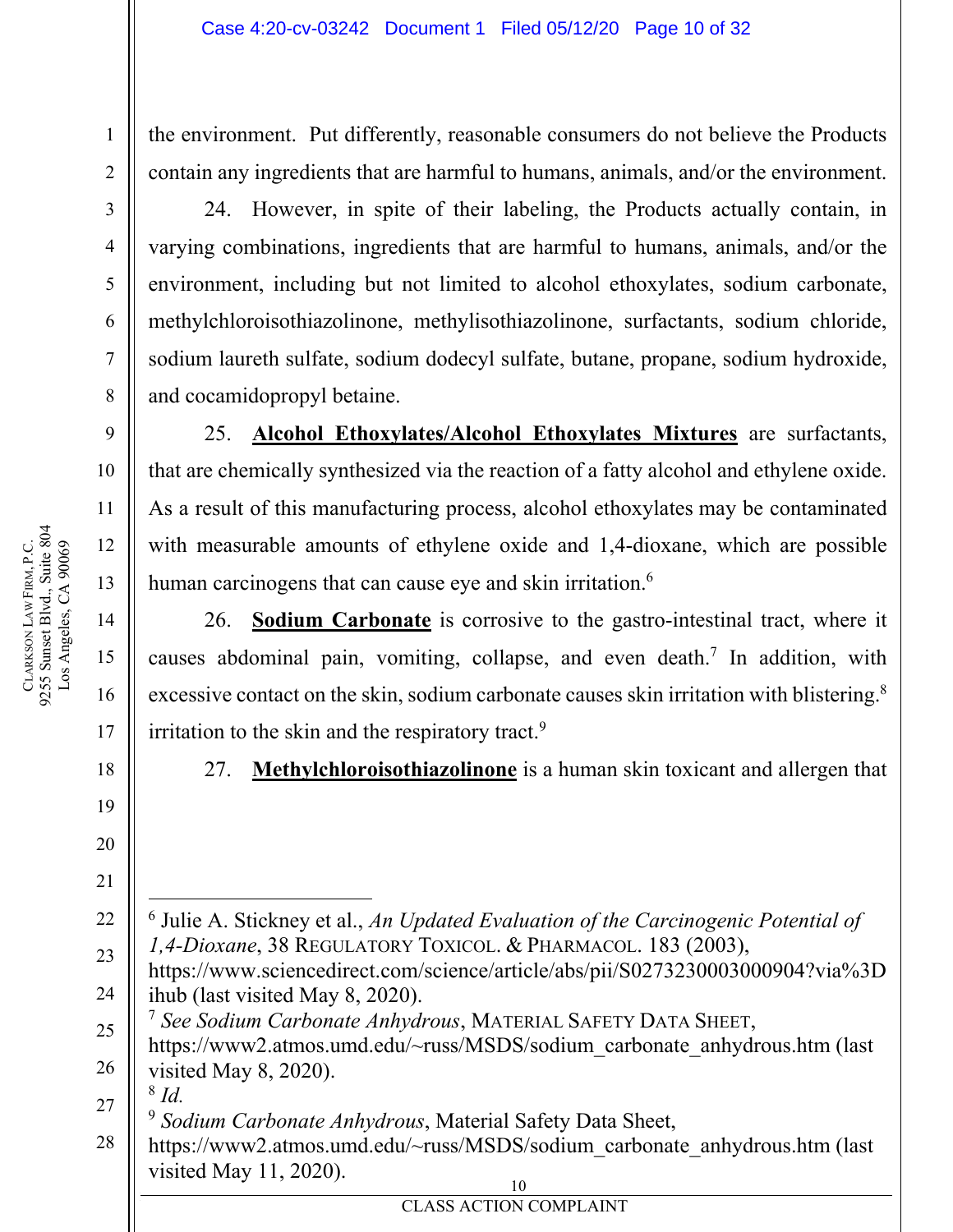has been banned for use in cosmetics in many countries.<sup>10</sup>

28. **Methylisothiazolinone** is a biocide, cytotoxin, skin irritant, and allergen.<sup>11</sup> In fact, in 2013, the American Contact Dermatitis Society named methylisothiazoline "Allergen of the Year."12

29. **Surfactants** cause skin irritation and water pollution.<sup>13</sup>

30. **Sodium Chloride** ingestion causes nausea, vomiting, diarrhea, muscular twitching, inflammation of the gastrointestinal tract, and dehydration.<sup>14</sup>

31. **Sodium Laureth Sulfate** is a possible human carcinogen.<sup>15</sup> In addition, it causes eye irritation and even blindness.16 Cleaning products that contain sodium laureth sulfate are potentially irritating to the skin and manufacturers of such products are encouraged to conduct extensive testing and to label the products with appropriate warnings.<sup>17</sup>

32. **Sodium Dodecyl Sulfate**, also known as Sodium Lauryl Sulfate, can

 $\overline{a}$ <sup>10</sup> *Methylchloroisothiazolinone*, ENVIRONMENTAL WORKING GROUP, https://www.ewg.org/skindeep/ingredients/703924-methylchloroisothiazolinone/ (last visited May 8, 2020).

<sup>11</sup> *Methylisothiazoline*, ENVIRONMENTAL WORKING GROUP,

20 21 <sup>12</sup> *ACDS' Allergen of the Year*, 22 THE DERMATOLOGIST (2014), https://www.thedermatologist.com/content/review-acds'-allergen-od-year-2000-2015 (last visited May 11, 2020).

22 23 13 C.L. Yuan et al., *Study on Characteristics and Harm of Surfactants*, 6 J. CHEM. & PHARMACEUTICAL RESEARCH 2233 (2014), http://www.jocpr.com/articles/study-oncharacteristics-and-harm-of-surfactants.pdf (last visited May 8, 2020).

24 <sup>14</sup> *Sodium Chloride*, CAMEO CHEMICALS,

**EXECUTES ACTION COMPLAINT** 

25 https://cameochemicals.noaa.gov/chemical/21014 (last visited May 8, 2020).

26 <sup>15</sup> *See Human and Environmental Toxicity of Sodium Lauryl Sulfate (SLS)*, 9 ENVIRON. HEALTH INSIGHTS 27 (2015),

27 https://www.ncbi.nlm.nih.gov/pmc/articles/PMC4651417/ (last visited May 8, 2020).

11

28  $^{16}$  *Id.* 

 $^{17}$  *Id.* 

1

2

3

4

5

6

7

8

9

10

11

12

13

14

15

16

17

<sup>19</sup> https://www.ewg.org/skindeep/ingredients/703935-methylisothiazolinone/ (last visited May 11, 2020).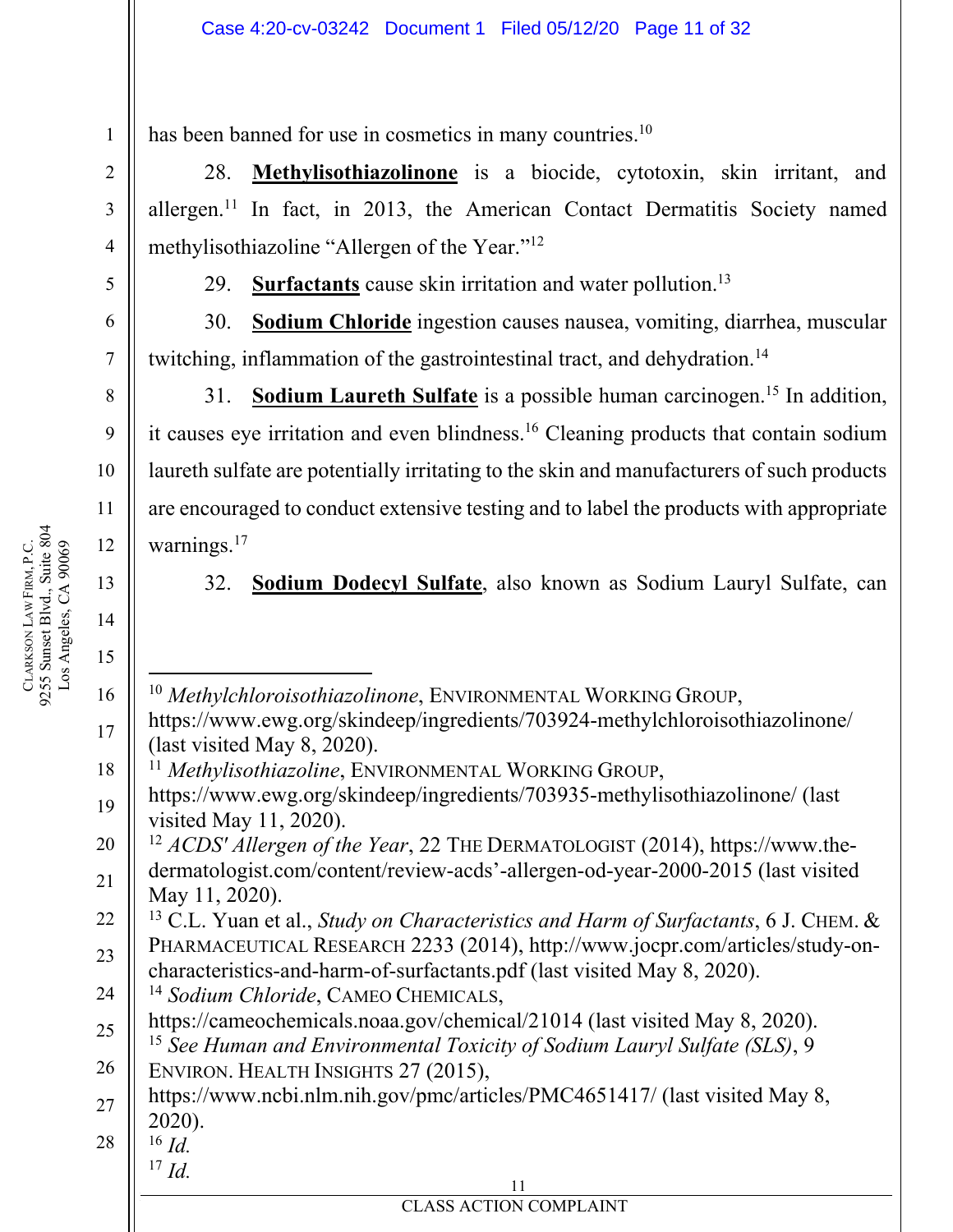cause skin and eye irritation.18

33. **Butane** causes blurring of vision, asphyxiation and narcosis.19

34. **Propane** exposure can cause suffocation, headache, dizziness, irregular heartbeat, and nausea.<sup>20</sup>

- 35. **Sodium Hydroxide** can cause irritation of the skin and eyes.<sup>21</sup>
- 36. **Cocamidopropyl Betaine** can cause skin irritation and was named "Allergen of the Year" in 2004 by the American Contact Dermatitis Society.<sup>22</sup>

37. Each Product contains the following harmful ingredients:

# **All-Purpose Cleaner**

- C9-11 Alcohols Ethoxylated
- Sodium Carbonate
- Methylchloroisothiazolinone
- Methylisothiazolinone

## **Oxy Solve Total Outdoor Cleaner**

- Ethoxylated Alcohol
- Surfactant Blend

# **Oxy Solve House and Siding Cleaner**

- Ethoxylated Alcohol
- Surfactant Blend

## **Oxy Solve Concrete and Driveway Cleaner**

- Ethoxylated Alcohol
- Surfactant Blend
- $\overline{a}$ <sup>18</sup> *Sodium Dodecyl Sulfate*, Science Direct,
- 22 23 https://www.sciencedirect.com/topics/neuroscience/sodium-dodecyl-sulfate (last visited May 11, 2020).
- 24 <sup>19</sup> *Occupational Safety and Health Guideline for n-Butane*, U.S. DEPARTMENT OF HEALTH & HUMAN SERVICES, https://www.cdc.gov/niosh/docs/81-
- 25 123/pdfs/0068.pdf (last visited May 8, 2020).
	- <sup>20</sup> *What is Propane*, NATIONAL LIBRARY OF MEDICINE,
- 26 27 https://toxtown.nlm.nih.gov/chemicals-and-contaminants/propane (last visited May 8, 2020).
- 28 21 https://www.chemicalsafetyfacts.org/sodium-hydroxide/#safety-information (last visited May 9, 2020).
	- 12 <sup>22</sup> *ACDS' Allergen of the Year*, *supra*, note 12.

9255 Sunset Blvd., Suite 804 CLARKSON LAW FIRM, P.C.<br>9255 Sunset Blvd., Suite 804<br>Los Angeles, CA 90069 LAW FIRM, P.C. Los Angeles, CA 90069 CLARKSON

1

2

3

4

5

6

7

8

9

10

11

12

13

14

15

16

17

18

19

20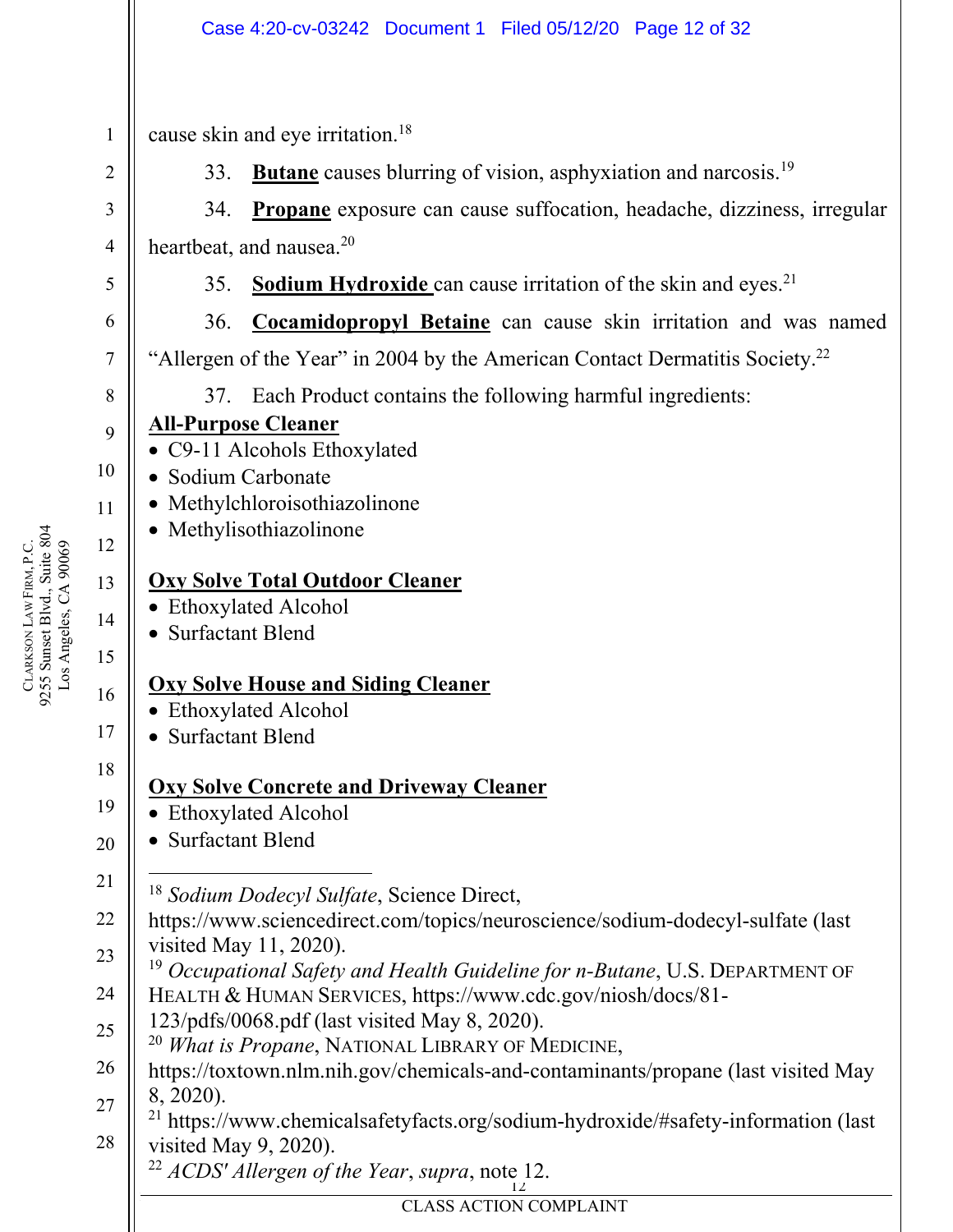

9255 Sunset Blvd., Suite 804 CLARKSON LAW FIRM, P.C.<br>9255 Sunset Blvd., Suite 804<br>Los Angeles, CA 90069 LAW FIRM, P.C. Los Angeles, CA 90069 CLARKSON

# **EXECUTES ACTION COMPLAINT**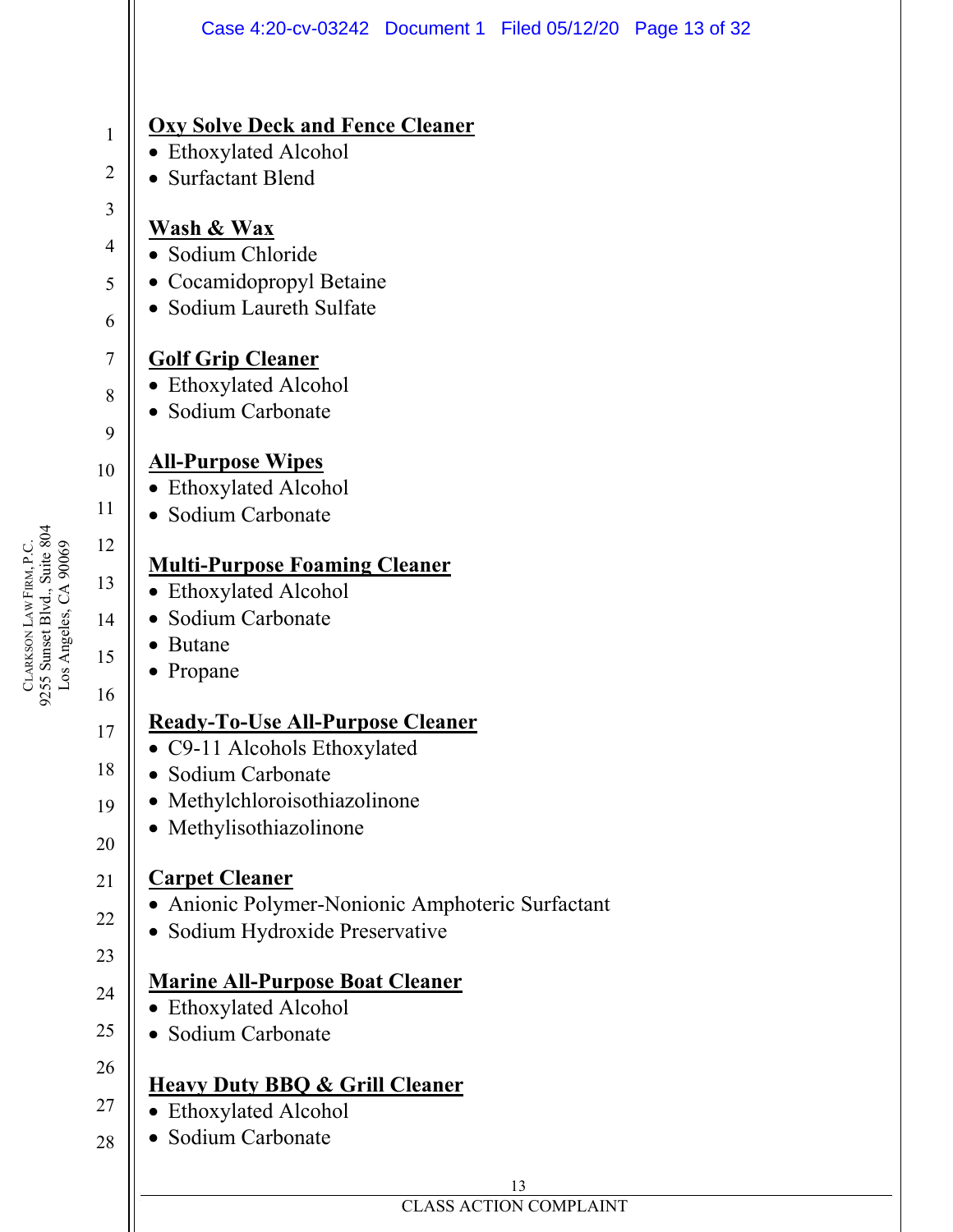|                | Case 4:20-cv-03242 Document 1 Filed 05/12/20 Page 14 of 32                             |
|----------------|----------------------------------------------------------------------------------------|
|                |                                                                                        |
| 1              | <b>Heavy Duty BBQ &amp; Grill Cleaner (Aerosol)</b>                                    |
| $\overline{2}$ | • Ethoxylated Alcohol<br>Sodium Carbonate                                              |
| 3              | <b>Butane</b>                                                                          |
| 4              | $\bullet$ Propane                                                                      |
| 5              | <b>Oxy Dog Stain &amp; Odor Oxidizer</b>                                               |
| 6              | • Ethoxylated Alcohol                                                                  |
| 7              | <b>Bio Dog</b>                                                                         |
| 8              | • Sodium Dodecyl Sulfate                                                               |
| 9              | <b>Advanced Dog Bio Boost Stain &amp; Odor Remover</b>                                 |
| 10             | • Sodium Dodecyl Sulfate                                                               |
| 11             | <b>Cat Pet Stain &amp; Odor Remover</b>                                                |
| 12             | • Sodium Dodecyl Sulfate                                                               |
| 13             | <b>Outdoor Odor Eliminator</b>                                                         |
| 14             | • Sodium Dodecyl Sulfate                                                               |
| 15             | 38. Labeling the Products as "Non-Toxic" or "Non-Toxic Formula" when                   |
| 16             | they contain <b>any</b> ingredients that can be harmful to humans, animals, and/or the |
| 17             | environment is wholly misleading and deceptive.                                        |
| 18             | 39. By misleadingly and deceptively labeling the Products, as described                |
| 19             | herein, Defendant sought to take advantage of consumers' desire for true non-toxic,    |
| 20             | safe cleaning products. Defendant has done so at the expense of unwitting              |
| 21             | consumers—many of whom seek to protect their household members and pets—and            |
| 22             | Defendant's lawfully acting competitors, over whom Defendant has an unfair             |
| 23             | competitive advantage.                                                                 |
| 24             | 40. By using harmful ingredients in lieu of natural, safe ingredients, on              |
| 25             | information and belief, Defendant reduced its manufacturing costs and increased its    |
| 26             | profits.                                                                               |

41. The Non-Toxic representations were and are material to reasonable consumers, including Plaintiff, in making purchasing decisions.

CLARKSON LAW FIRM, P.C.<br>9255 Sunset Blvd., Suite 804<br>Los Angeles, CA 90069 9255 Sunset Blvd., Suite 804 LAW FIRM, P.C. Los Angeles, CA 90069 CLARKSON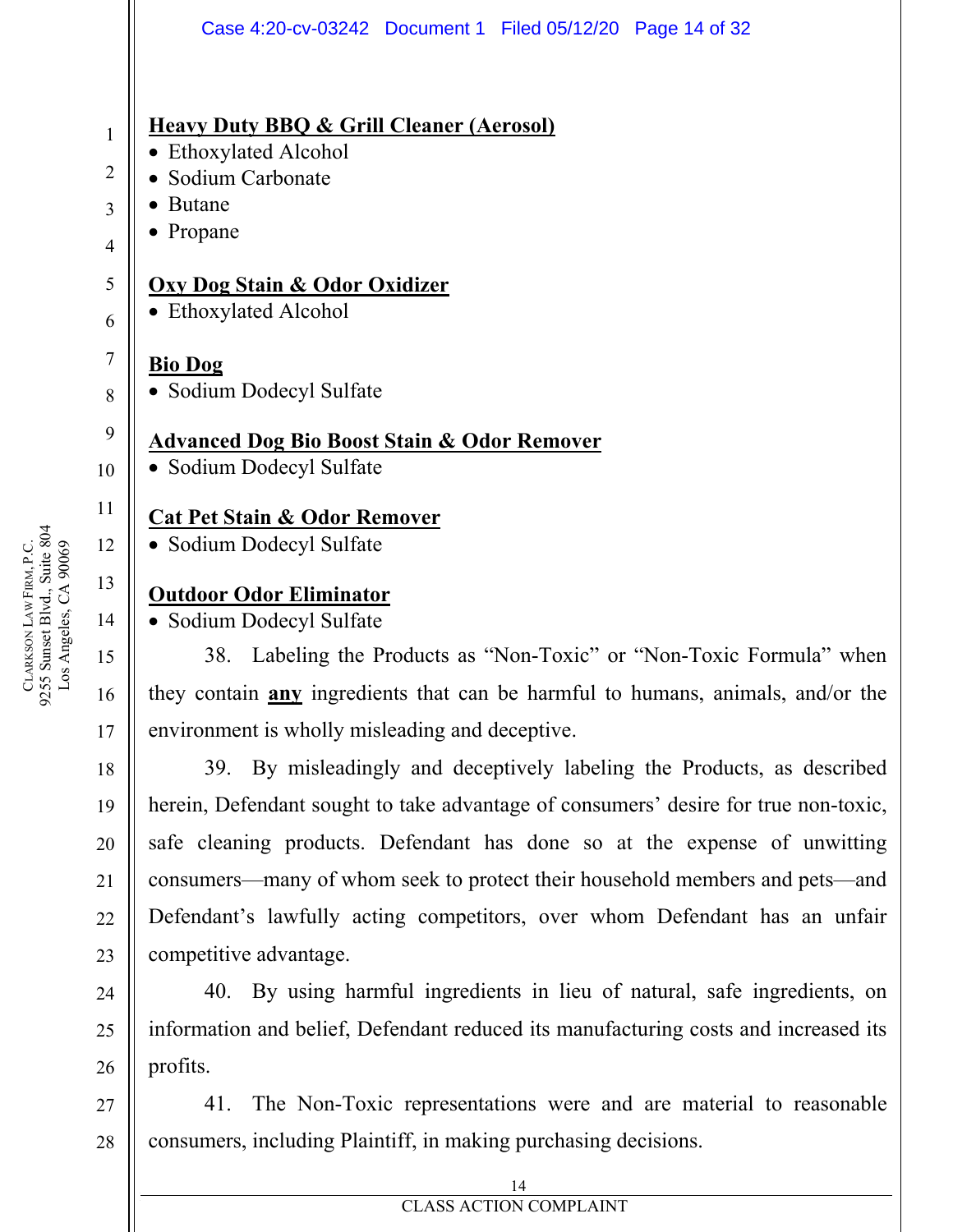42. Plaintiff relied on Defendant's misrepresentations, described herein, in making the decision to purchase the Product.

4 4

5 5

6 6

7 7

8 8

9 9

10 10

11 11

12 12

13 13

14 14

15 15

1 1

43. At the time Plaintiff purchased the Product, Plaintiff did not know, and had no reason to know, that the Product's labeling and advertising were false, misleading, deceptive, and unlawful as set forth herein.

44. Defendant materially misled and failed to adequately inform reasonable consumers, including Plaintiff, that the Products contained ingredients that are harmful to humans, animals, and/or the environment.

45. Plaintiff would not have purchased the Product if she had known the truth. Accordingly, based on Defendant's material misrepresentations and omissions, reasonable consumers, including Plaintiff, purchased the Products to their detriment.

46. It is possible, however, that Plaintiff would purchase the Products in the future if they were properly labeled, and/or the ingredients complied with the labeling and advertising statements. Specifically, Plaintiff would consider purchasing the Products again if the Products only contained non-toxic ingredients, and no longer contained harmful ingredients.

## **CLASS ACTION ALLEGATIONS**

47. Plaintiff brings this action as a class action pursuant to Federal Rules of Civil Procedure 23(b)(2) and 23(b)(3) on behalf of herself and all others similarly situated, and as members of the Classes defined as follows:

> All residents of the United States who, within the applicable statute of limitations periods, purchased the Products ("Nationwide Class"); and

> All residents of California who, within four years prior to the filing of this Complaint, purchased the Products ("California Subclass").

("Nationwide Class" and "California Subclass," collectively, "Class").

48. Excluded from the Class are: (i) Defendant, its assigns, successors, and legal representatives; (ii) any entities in which Defendant has controlling interests; (iii) federal, state, and/or local governments, including, but not limited to, their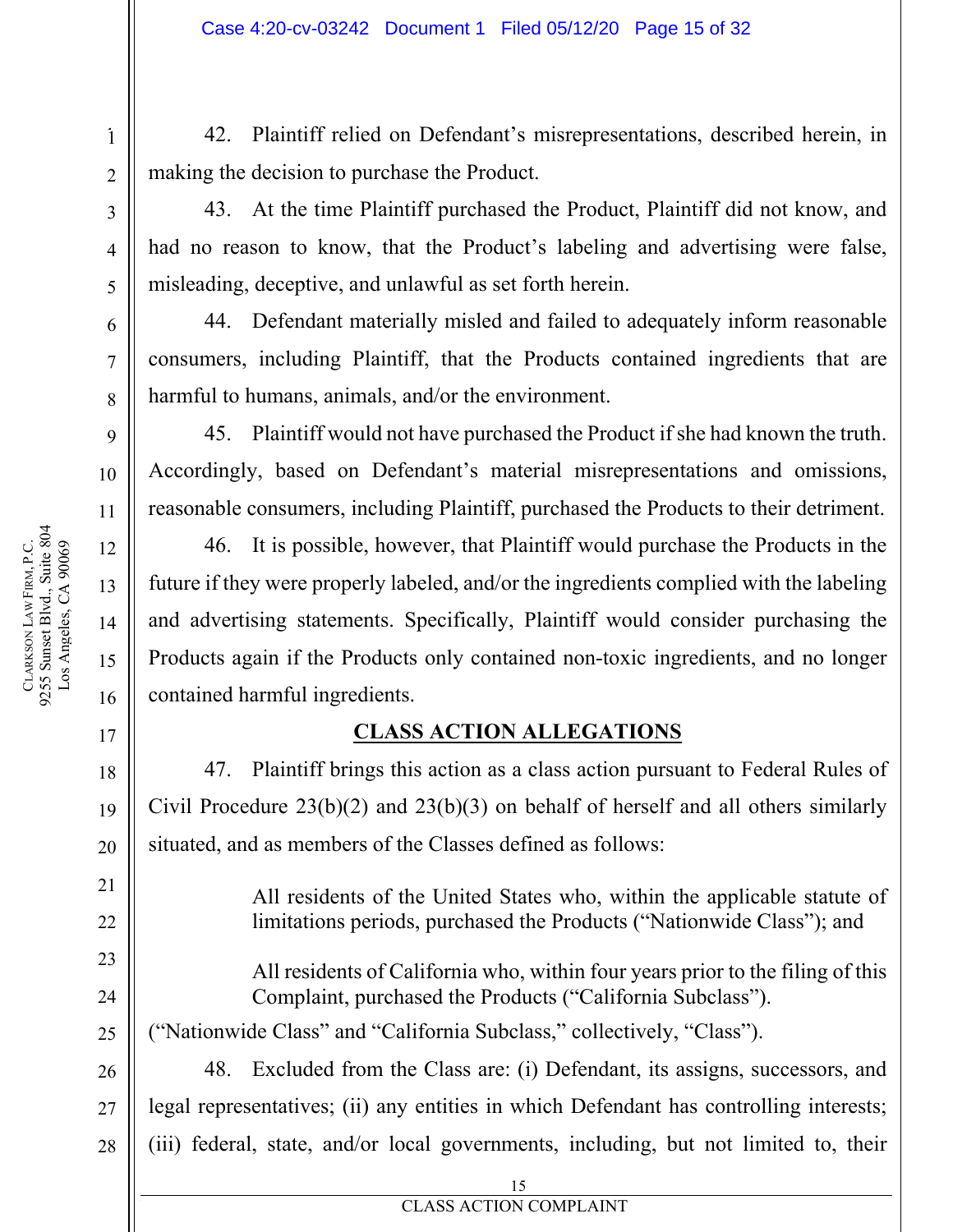departments, agencies, divisions, bureaus, boards, sections, groups, counsels, and/or subdivisions; (iv) all persons presently in bankruptcy proceedings or who obtained a bankruptcy discharge in the last three years; and (v) any judicial officer presiding over this matter and person within the third degree of consanguinity to such judicial officer.

49. Plaintiff reserves the right to amend or otherwise alter the class definitions presented to the Court at the appropriate time in response to facts learned through discovery, legal arguments advanced by Defendant, or otherwise.

50. This action is properly maintainable as a class action pursuant to Federal Rule of Civil Procedure 23 for the reasons set forth below.

51. **Numerosity:** Members of the Class are so numerous that joinder of all members is impracticable. Upon information and belief, the Nationwide Class consists of tens of thousands of purchasers (if not more) dispersed throughout the United States, and the California Subclass likewise consists of thousands of purchasers (if not more) dispersed throughout the State of California. Accordingly, it would be impracticable to join all members of the Class before the Court.

52. **Common Questions Predominate:** There are numerous and substantial questions of law or fact common to all members of the Class that predominate over any individual issues. Included within the common questions of law or fact are:

> a. Whether Defendant engaged in unlawful, unfair or deceptive business practices by advertising and selling the Products;

b. Whether Defendant's conduct of advertising and selling the Products as non-toxic when they are not constitutes an unfair method of competition, or unfair or deceptive act or practice, in violation of Civil Code section 1750, *et seq*.;

c. Whether Defendant used deceptive representations in connection with the sale of the Products in violation of Civil Code section 1750, *et seq*.;

1

2

3

4

5

6

7

8

9

10

11

12

13

14

15

16

17

18

19

20

21

22

23

24

25

26

27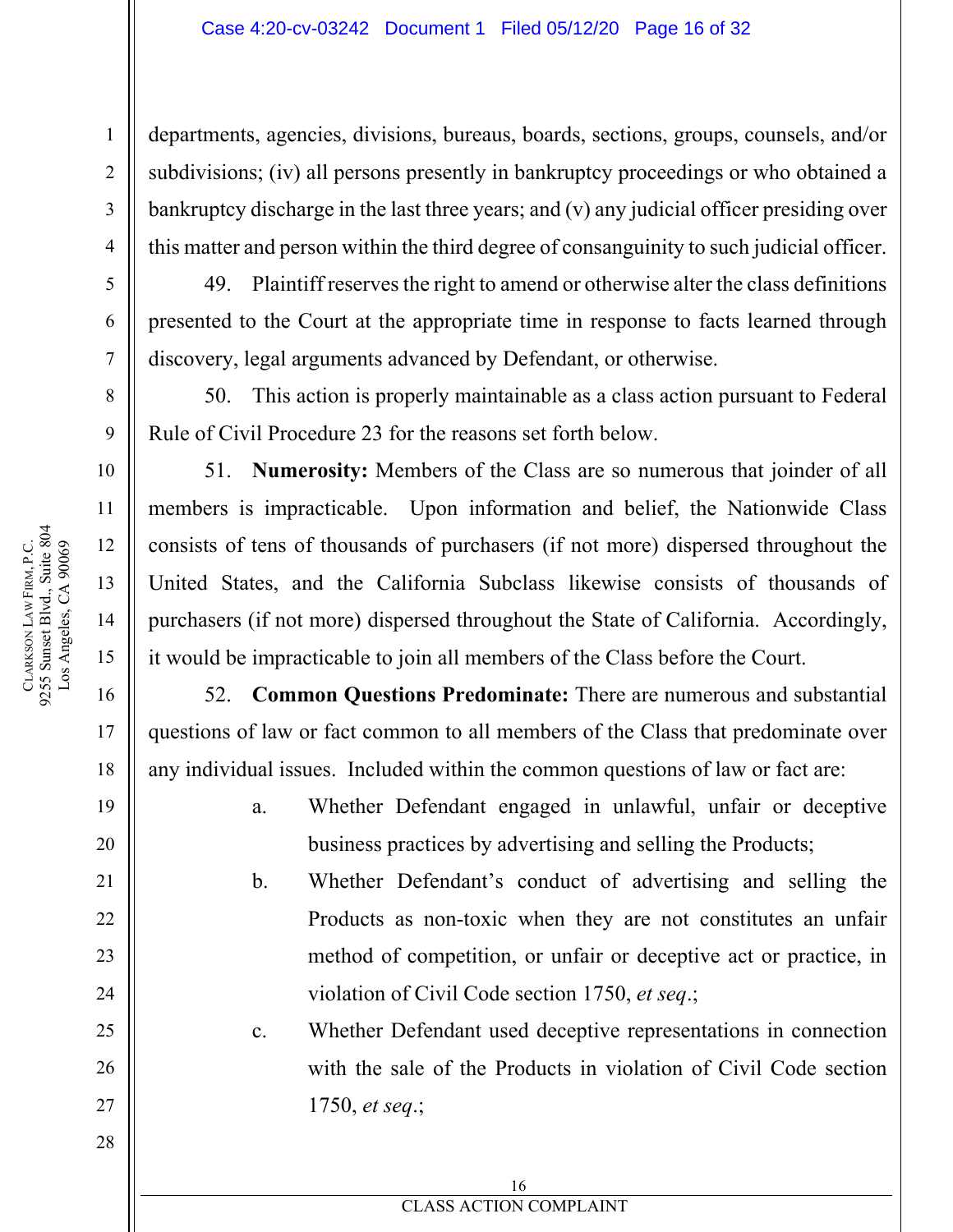- d. Whether Defendant represented that the Products have characteristics or quantities that they do not have in violation of Civil Code section 1750, *et seq*.;
- e. Whether Defendant advertised the Products with intent not to sell them as advertised in violation of Civil Code section 1750, *et seq*.;
- f. Whether Defendant's labeling and advertising of the Products are untrue or misleading in violation of Business and Professions Code section 17500, *et seq*.;
- g. Whether Defendant knew or by the exercise of reasonable care should have known its labeling and advertising was and is untrue or misleading in violation of Business and Professions Code section 17500, *et seq*.;
- h. Whether Defendant's conduct is an unfair business practice within the meaning of Business and Professions Code section 17200, *et seq*.;
- i. Whether Defendant's conduct is a fraudulent business practice within the meaning of Business and Professions Code section 17200, *et seq*.;
- j. Whether Defendant's conduct is an unlawful business practice within the meaning of Business and Professions Code section 17200, *et seq*.;
- k. Whether Plaintiff and the Class paid more money for the Products than they actually received;
- l. How much more money Plaintiff and the Class paid for the Products than they actually received;
- m. Whether Defendant's conduct constitutes breach of express warranty;

1

2

3

4

5

6

7

8

9

10

11

12

13

14

15

16

17

18

19

20

21

22

23

24

25

26

27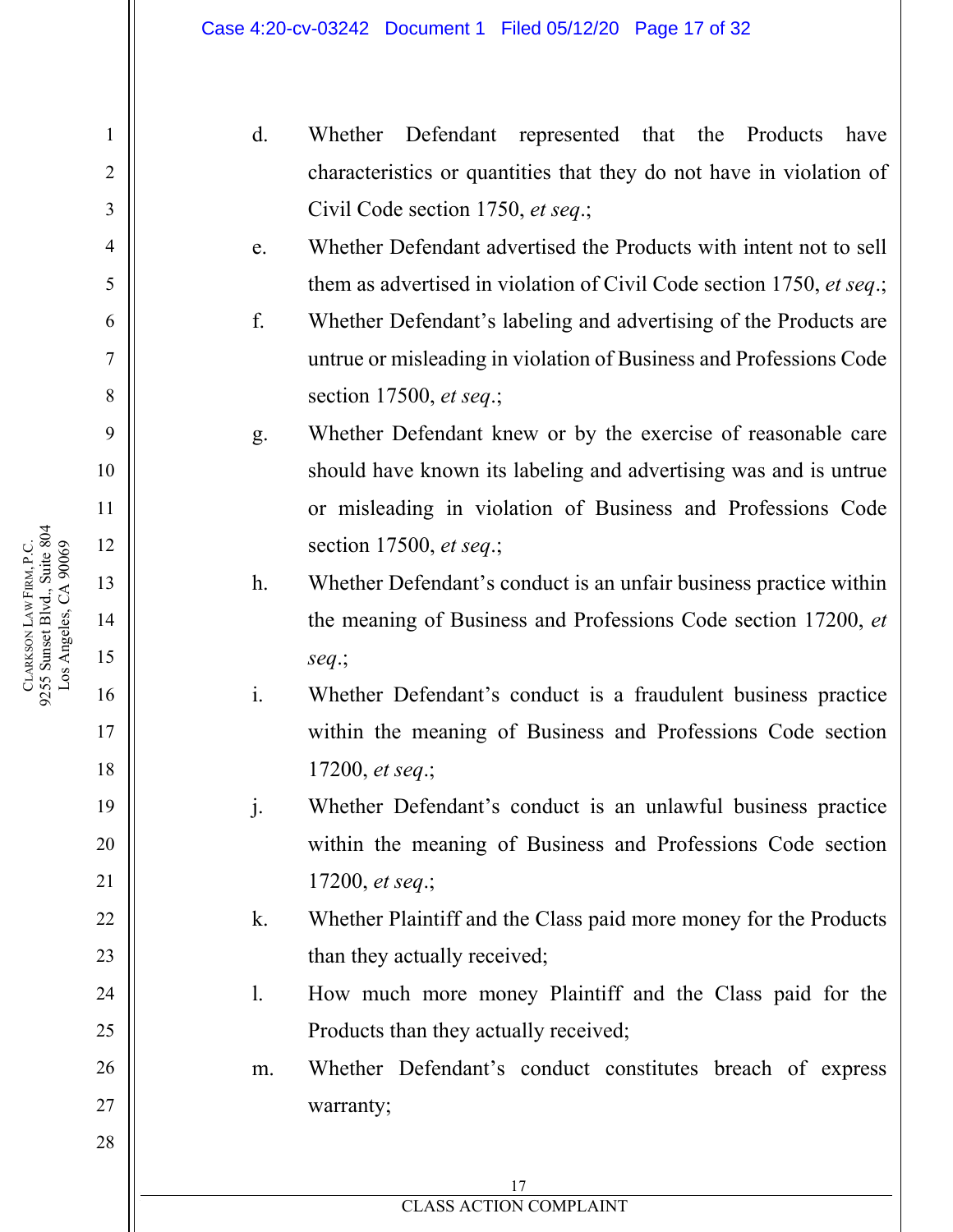- n. Whether Plaintiff and the Class are entitled to equitable and/or injunctive relief; and
- 

1

2

3

4

5

6

7

8

9

10

11

12

13

14

15

o. Whether Defendant was unjustly enriched by its unlawful conduct.

53. **Typicality**: Plaintiff's claims are typical of the claims of the Class Members she seeks to represent because Plaintiff, like the Class Members, purchased Defendant's misleading and deceptive Products. Defendant's unlawful, unfair and/or fraudulent actions concern the same business practices described herein irrespective of where they occurred or were experienced. Plaintiff and the Class sustained similar injuries arising out of Defendant's conduct. Plaintiff's and Class Members' claims arise from the same practices and course of conduct and are based on the same legal theories.

54. **Adequacy**: Plaintiff is an adequate representative of the Class she seeks to represent because her interests do not conflict with the interests of the Class Members Plaintiff seeks to represent. Plaintiff will fairly and adequately protect Class Members' interests and has retained counsel experienced and competent in the prosecution of complex class actions, including complex questions that arise in consumer protection litigation.

55. **Superiority and Substantial Benefit:** A class action is superior to other methods for the fair and efficient adjudication of this controversy, since individual joinder of all members of the Class is impracticable and no other group method of adjudication of all claims asserted herein is more efficient and manageable for at least the following reasons:

- a. The claims presented in this case predominate over any questions of law or fact, if any exist at all, affecting any individual member of the Class;
- b. Absent a Class, the members of the Class will continue to suffer damage and Defendant's unlawful conduct will continue without remedy while Defendant profits from and enjoys its ill-gotten gains;
- c. Given the size of individual Class Members' claims, few, if any, Class Members could afford to or would seek legal redress individually for the wrongs Defendant committed against them, and absent Class Members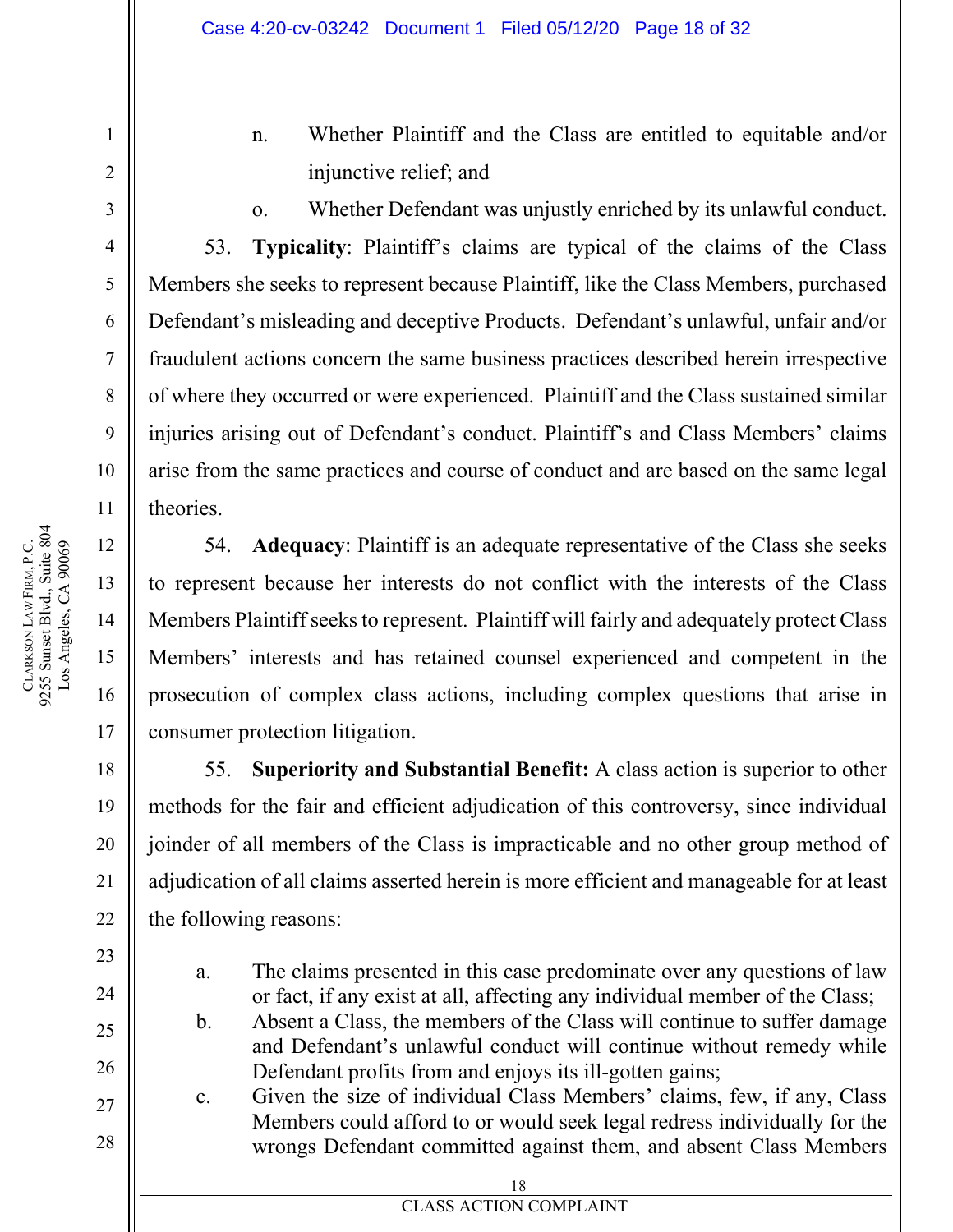have no substantial interest in individually controlling the prosecution of individual actions;

- d. When the liability of Defendant has been adjudicated, claims of all members of the Class can be administered efficiently and/or determined uniformly by the Court; and
- e. This action presents no difficulty that would impede its management by the Court as a class action, which is the best available means by which Plaintiff and Class Members can seek redress for the harm caused to them by Defendant.

56. Because Plaintiff seeks relief for all members of the Class, the prosecution of separate actions by individual members would create a risk of inconsistent or varying adjudications with respect to individual members of the Class, which would establish incompatible standards of conduct for Defendant.

57. The prerequisites to maintaining a class action for injunctive or equitable relief pursuant to Fed. R. Civ. P. 23(b)(2) are met as Defendant has acted or refused to act on grounds generally applicable to the Class, thereby making appropriate final injunctive or equitable relief with respect to the Class as a whole.

58. Plaintiff and Plaintiff's counsel are unaware of any difficulties that are likely to be encountered in the management of this action that would preclude its maintenance as a class action.

#### **COUNT ONE**

# **Unfair and Unlawful Business Acts and Practices (Business and Professions Code § 17200,** *et seq***.)**

#### **(***On Behalf of the California Subclass***)**

59. Plaintiff re-alleges and incorporates by reference the allegations contained in the preceding paragraphs of this complaint, as though fully set forth herein.

60. This cause of action is brought pursuant to Business and Professions Code Section 17200, *et seq*., on behalf of Plaintiff and a Class consisting of all persons residing in the State of California who purchased the Products for personal use and

1

2

3

4

5

6

7

8

9

10

11

12

13

14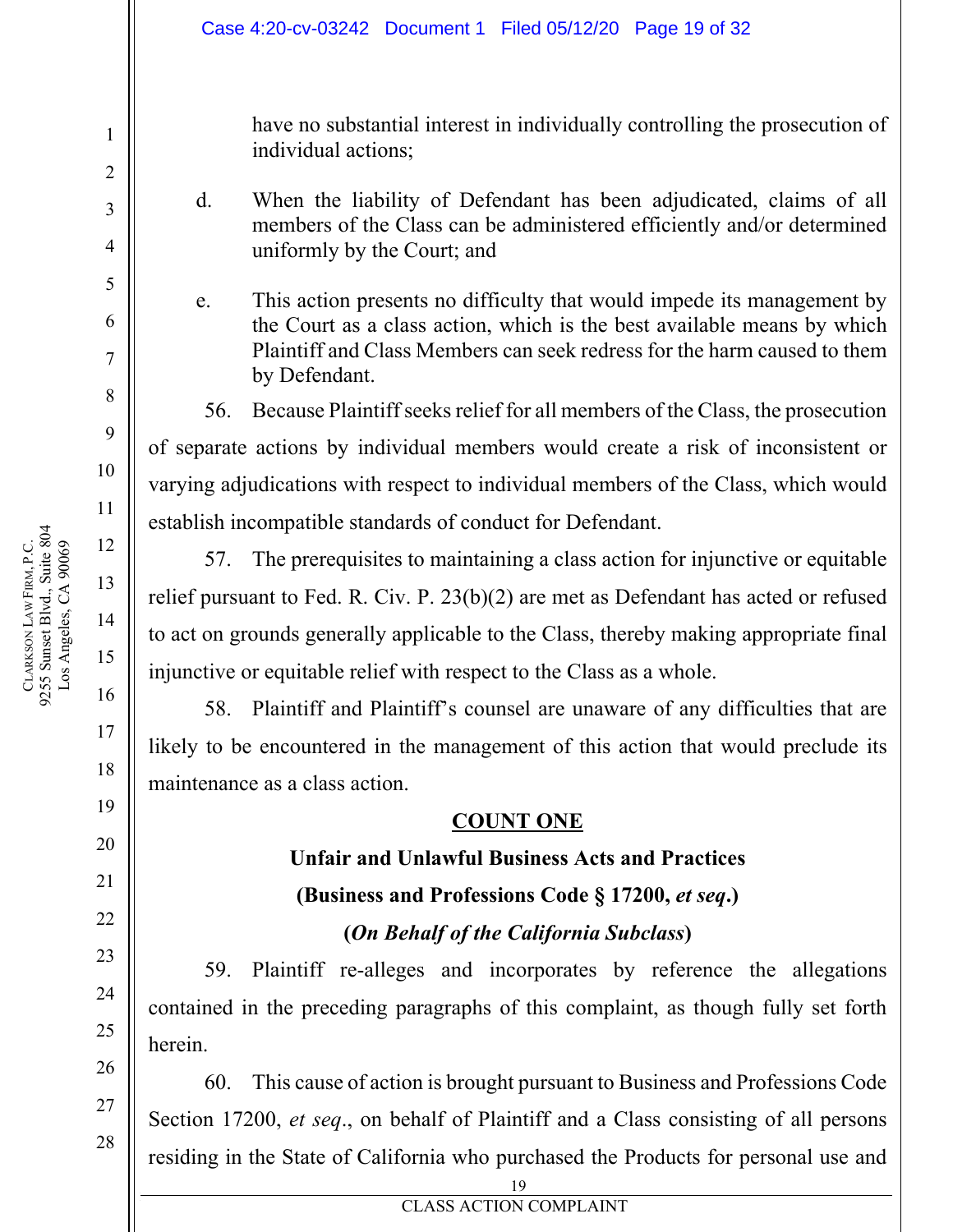not for resale during the time period of four years prior to the filing of the complaint through the present.

61. Defendant, in its advertising and packaging of the Products, made false and misleading statements and fraudulent omissions regarding the quality and characteristics of the Products, specifically, labeling the Products "Non-Toxic" when they contain ingredients that are harmful to humans, animals, and/or the environment. Such claims and omissions appear on the label and packaging of the Products, which are sold at stores nationwide, point-of-purchase displays, as well as Defendant's official website, and other retailers' advertisements which have adopted Defendant's advertisements.

62. Defendant's labeling and advertising of the Products led and continue to lead reasonable consumers, including Plaintiff, to believe that the Products are nontoxic.

63. Defendant does not have any reasonable basis for the claims about the Products made in Defendant's advertising and on Defendant's packaging or labeling because the Products contain ingredients that are harmful to humans, animals, and/or the environment. Defendant knew and knows that the Products are not "non-toxic," though Defendant intentionally advertised and marketed the Products to deceive reasonable consumers into believing that Products were "non-toxic."

64. The misrepresentations by Defendant alleged above constitute unfair, unlawful, and fraudulent business practices within the meaning of California Business and Professions Code Section 17200.

65. In addition, Defendant's use of various forms of advertising media to advertise, call attention to, or give publicity to the sale of goods or merchandise which are not as represented in any manner constitutes unfair competition, unfair, deceptive, untrue or misleading advertising, and an unlawful business practice within the meaning of Business and Professions Code Sections 17200 and 17531, which advertisements have deceived and are likely to deceive the consuming public, in

1

2

3

4

5

6

7

8

9

10

11

12

13

14

15

16

17

18

19

20

21

22

23

24

25

26

27

28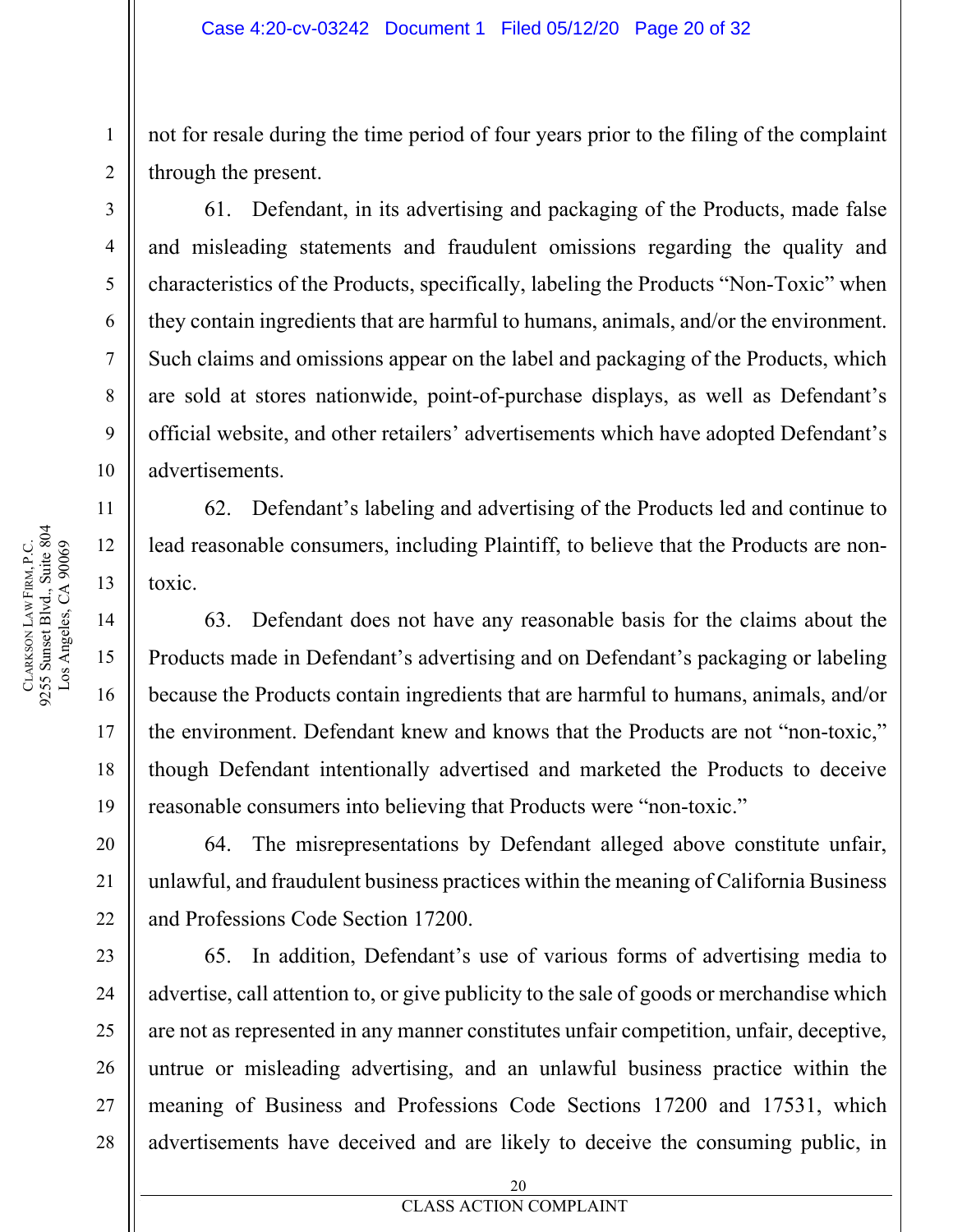violation of Business and Professions Code Section 17200.

66. Defendant failed to avail itself of reasonably available, lawful alternatives to further its legitimate business interests.

67. All of the conduct alleged herein occurs and continues to occur in Defendant's business. Defendant's wrongful conduct is part of a pattern, practice and/or generalized course of conduct, which will continue on a daily basis until Defendant voluntarily alter its conduct or it is otherwise ordered to do so.

68. Pursuant to Business and Professions Code Sections 17203 and 17535, Plaintiff and the members of the Class seek an order of this Court enjoining Defendant from continuing to engage, use, or employ its practice of labeling and advertising the sale and use of the Products. Likewise, Plaintiff and the members of the Class seek an order requiring Defendant to disclose such misrepresentations, and to preclude Defendant's failure to disclose the existence and significance of said misrepresentations.

69. Plaintiff and the Class have suffered injury in fact and have lost money or property as a result of and in reliance upon Defendant's false representations.

70. Plaintiff would not have purchased the Products but for the representations by Defendant about the Products as being "non-toxic."

71. The UCL prohibits unfair competition and provides, in pertinent part, that "unfair competition shall mean and include unlawful, unfair or fraudulent business practices and unfair, deceptive, untrue or misleading advertising." Cal. Bus & Prof. Code § 17200.

#### **A. "Unfair" Prong**

72. Under California's Unfair Competition Law, Cal. Bus. & Prof. Code Section 17200, *et seq*., a challenged activity is "unfair" when "any injury it causes outweighs any benefits provided to consumers and the injury is one that the consumers themselves could not reasonably avoid." *Camacho v. Auto Club of Southern California,* 142 Cal. App. 4th 1394, 1403 (2006).

1

2

3

4

5

6

7

8

9

10

11

12

13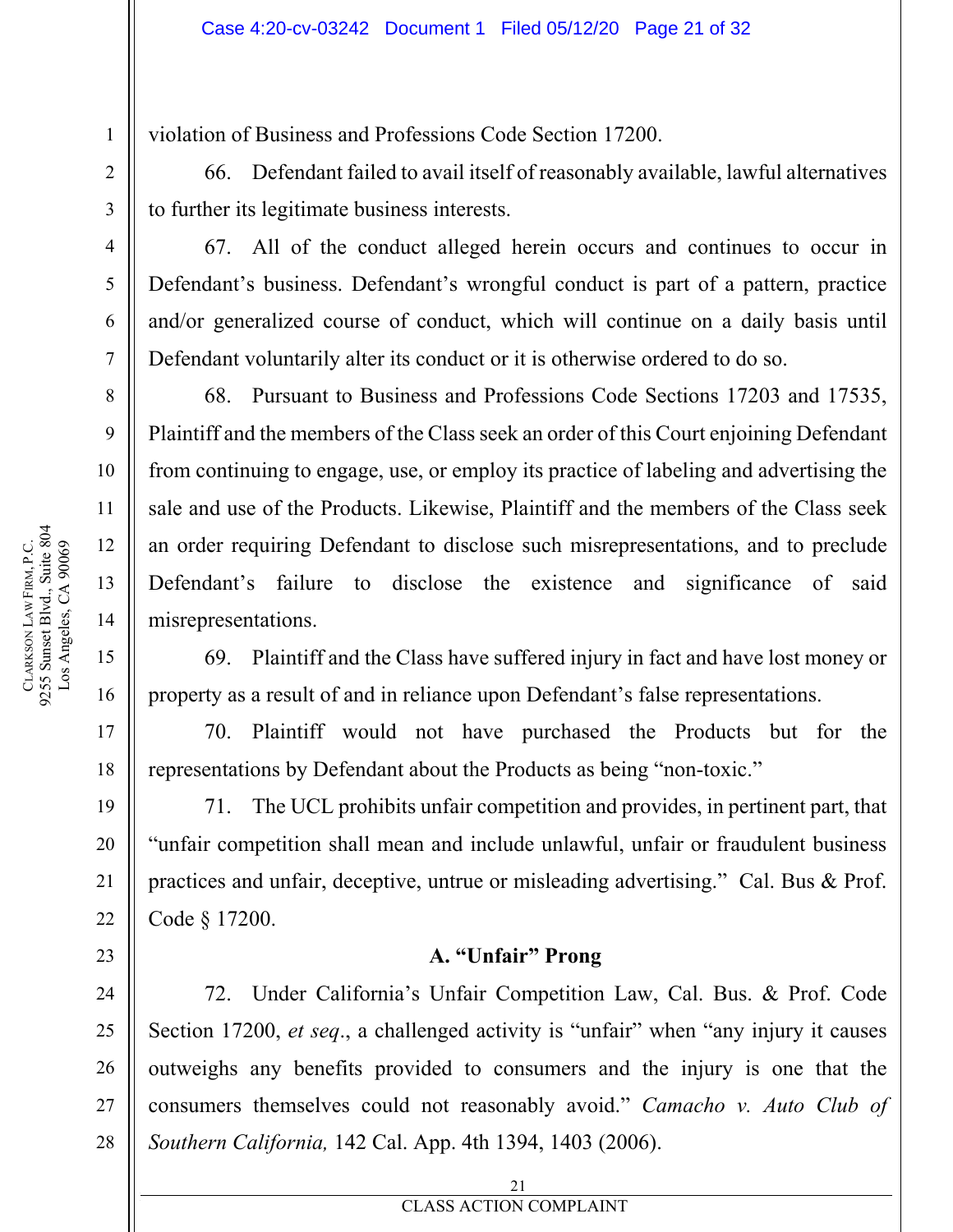73. Defendant's action of labeling the Products as "non-toxic" when they contain ingredients that are harmful to humans, animals, and/or the environment does not confer any benefit to consumers.

74. Defendant's action of labeling the Products as "non-toxic" when they contain ingredients that are harmful to humans, animals, and/or the environment causes injuries to consumers, who do not receive products commensurate with their reasonable expectations.

75. Defendant's action of labeling the Products as "non-toxic" when they contain ingredients that are harmful to humans, animals, and the environment causes injuries to consumers, who end up overpaying for the Products and receiving Products of lesser standards than what they reasonably expected to receive.

76. Consumers cannot avoid any of the injuries caused by Defendant's deceptive labeling and advertising of the Products.

77. Accordingly, the injuries caused by Defendant's deceptive labeling and advertising outweigh any benefits.

78. Some courts conduct a balancing test to decide if a challenged activity amounts to unfair conduct under California Business and Professions Code Section 17200. They "weigh the utility of the defendant's conduct against the gravity of the harm to the alleged victim." *Davis v. HSBC Bank Nevada, N.A.,* 691 F.3d 1152, 1169 (9th Cir. 2012).

79. Here, Defendant's conduct of labeling the Products as "non-toxic" when they contain ingredients that are harmful to humans, animals, and/or the environment has no utility and financially harms purchasers. Thus, the utility of Defendant's conduct is vastly outweighed by the gravity of harm.

80. Some courts require that "unfairness must be tethered to some legislative declared policy or proof of some actual or threatened impact on competition." *Lozano v. AT&T Wireless Servs. Inc.,* 504 F. 3d 718, 735 (9th Cir. 2007).

28

81. Defendant's labeling and advertising of the Products, as alleged in the

1

2

3

4

5

6

7

8

9

10

11

12

13

14

15

16

17

18

19

20

21

22

23

24

25

26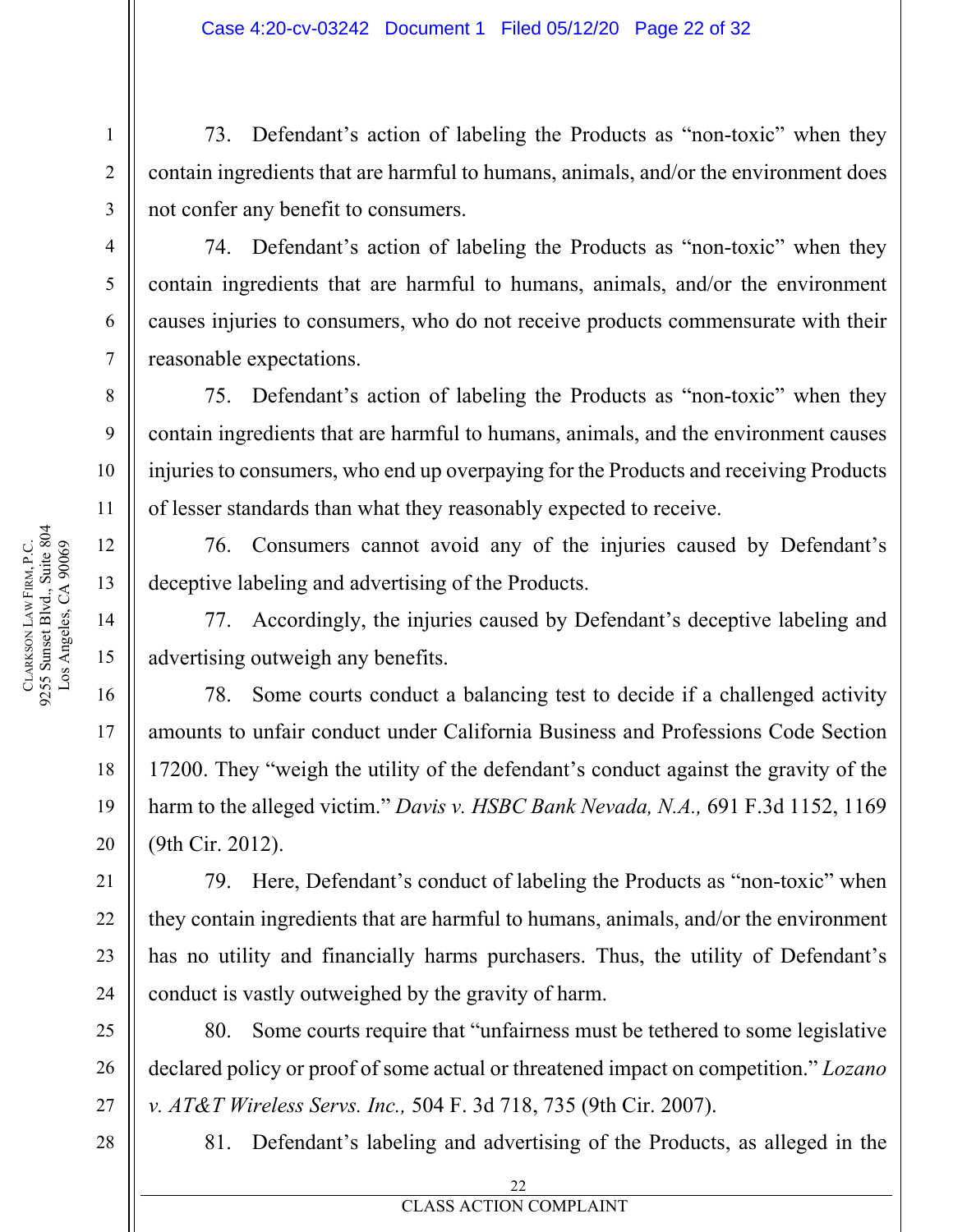preceding paragraphs, is false, deceptive, misleading, and unreasonable, and constitutes unfair conduct.

82. Defendant knew or should have known of its unfair conduct.

83. As alleged in the preceding paragraphs, the misrepresentations by Defendant detailed above constitute an unfair business practice within the meaning of California Business and Professions Code Section 17200.

84. There existed reasonably available alternatives to further Defendant's legitimate business interests, other than the conduct described herein. Defendant could have refrained from labeling the Products as "non-toxic."

85. All of the conduct alleged herein occurs and continues to occur in Defendant's business. Defendant's wrongful conduct is part of a pattern or generalized course of conduct repeated on thousands of occasions daily.

86. Pursuant to Business and Professions Code Sections 17203, Plaintiff and the Class seek an order of this Court enjoining Defendant from continuing to engage, use, or employ its practice of labeling the Products as "non-toxic." Likewise, Plaintiff and the Class seek an order requiring Defendant to disclose such misrepresentations, and additionally request an order awarding Plaintiff restitution of the money wrongfully acquired by Defendant by means of responsibility attached to Defendant's failure to disclose the existence and significance of said misrepresentations in an amount to be determined at trial.

87. Plaintiff and the Class have suffered injury in fact and have lost money as a result of Defendant's unfair conduct. Plaintiff paid an unwarranted premium for these Products. Specifically, Plaintiff paid for Products that contained ingredients harmful to humans, animals, and the environment. Plaintiff would not have purchased the Products, or would have paid substantially less for the Products, if she had known that the Products' advertising and labeling were deceptive.

#### **B. "Fraudulent" Prong**

88. California Business and Professions Code Section 17200, *et seq.,* 

1

2

3

4

5

6

7

8

9

10

11

12

13

14

15

16

> **EXECUTES ACTION COMPLAINT** 23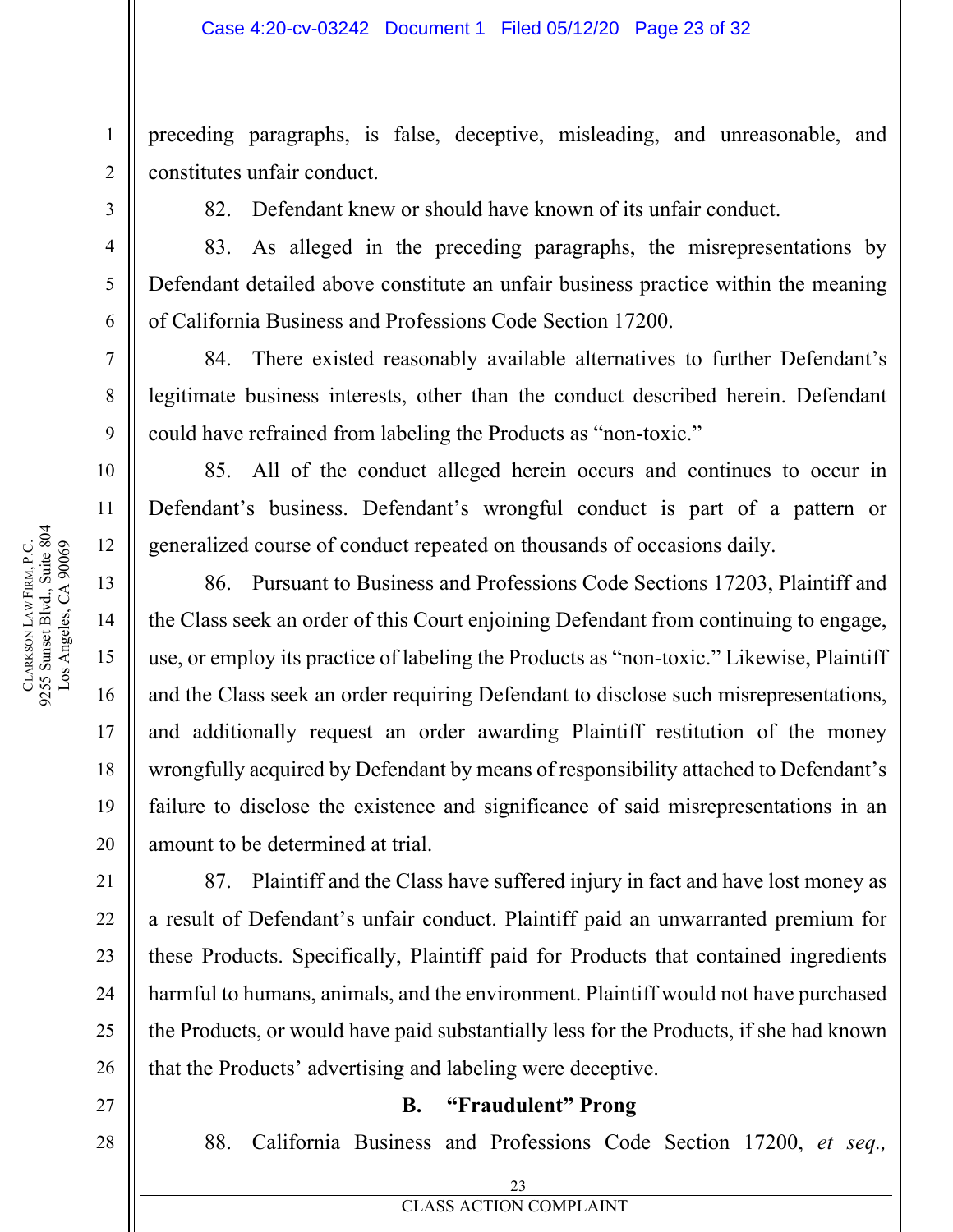considers conduct fraudulent (and prohibits said conduct) if it is likely to deceive members of the public. *Bank of the West v. Superior Court*, 2 Cal. 4th 1254, 1267 (1992).

89. Defendant's conduct of labeling the Products as "non-toxic" when they contain ingredients that are harmful to humans, animals, and/or the environment is likely to deceive members of the public.

90. Defendant's labeling and advertising of the Products, as alleged in the preceding paragraphs, is false, deceptive, misleading, and unreasonable, and constitutes fraudulent conduct.

91. Defendant knew or should have known of its fraudulent conduct.

92. As alleged in the preceding paragraphs, the misrepresentations by Defendant detailed above constitute a fraudulent business practice in violation of California Business & Professions Code Section 17200.

93. Defendant had reasonably available alternatives to further its legitimate business interests, other than the conduct described herein. Defendant could have refrained from labeling the Products as "non-toxic."

94. All of the conduct alleged herein occurs and continues to occur in Defendant's business. Defendant's wrongful conduct is part of a pattern or generalized course of conduct repeated on thousands of occasions daily.

95. Pursuant to Business and Professions Code Sections 17203, Plaintiff and the Class seek an order of this Court enjoining Defendant from continuing to engage, use, or employ their practice of labeling the Products as "non-toxic."

96. Plaintiff and the Class have suffered injury in fact and have lost money as a result of Defendant's fraudulent conduct. Plaintiff paid an unwarranted premium for the Products. Specifically, Plaintiff paid for a Product that she believed was nontoxic when, in fact, it contained harmful ingredients. Plaintiff would not have purchased the Products if she had known that it was not non-toxic.

1

2

3

4

5

6

7

8

9

10

11

12

13

14

15

16

///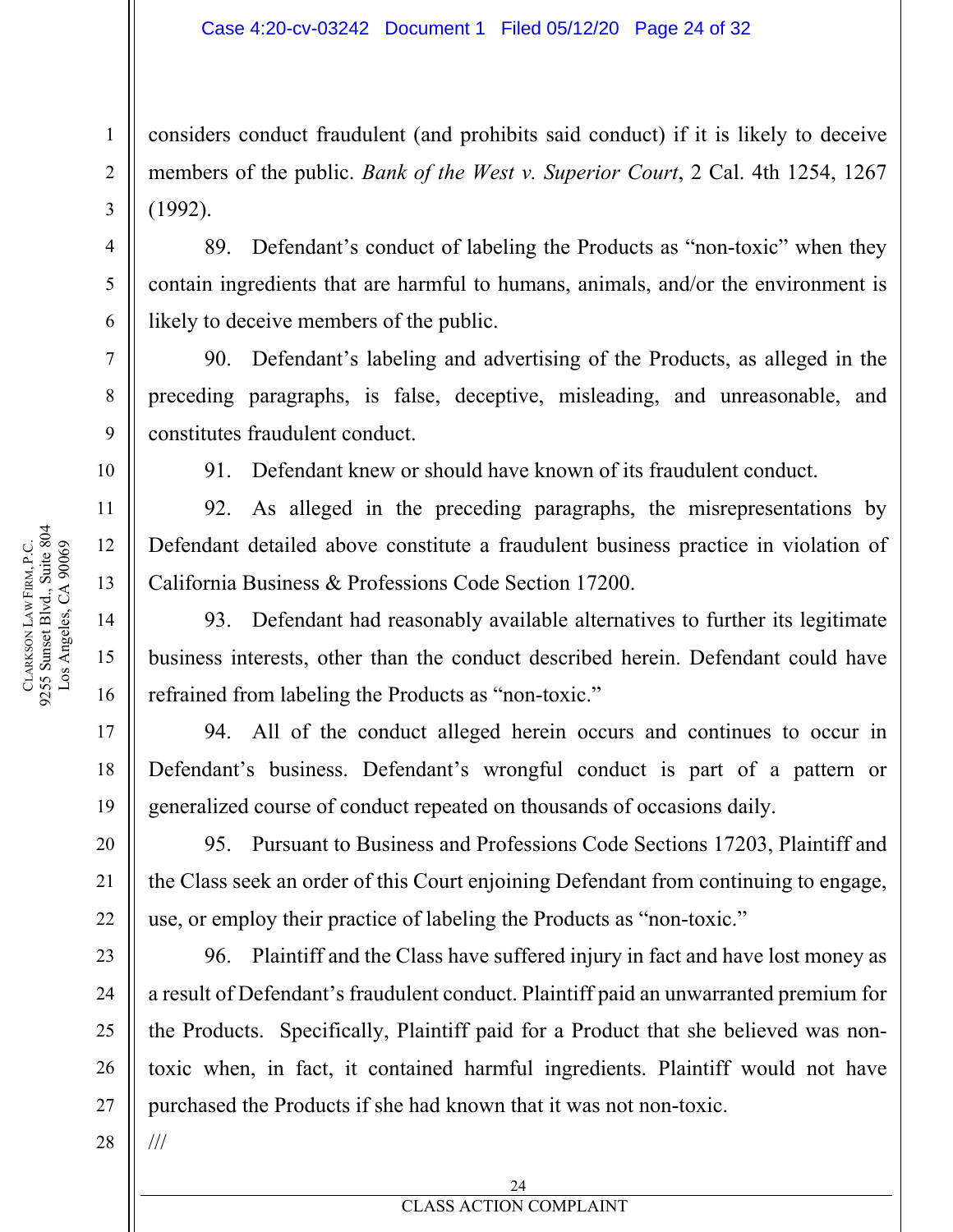#### **C. "Unlawful" Prong**

97. California Business and Professions Code Section 17200, *et seq.,*  identifies violations of other laws as "unlawful practices that the unfair competition law makes independently actionable." *Velazquez v. GMAC Mortg. Corp.,* 605 F. Supp. 2d 1049, 1068 (C.D. Cal. 2008).

98. Defendant's advertising of the Products, as alleged in the preceding paragraphs, violates California Civil Code Section 1750, *et seq.* and California Business and Professions Code Section 17500, *et seq.* 

99. Defendant's packaging, labeling, and advertising of the Products, as alleged in the preceding paragraphs, are false, deceptive, misleading, and unreasonable, and constitute unlawful conduct.

100. Defendant knew or should have known of its unlawful conduct.

101. As alleged in the preceding paragraphs, the misrepresentations by Defendant detailed above constitute an unlawful business practice within the meaning of California Business and Professions Code Section 17200.

102. Additionally, Defendant's misrepresentations constitute violations of California Business and Professions Code Section 17580.5 ("It is unlawful for any person to make any untruthful, deceptive, or misleading environmental marketing claim, whether explicit or implied."). Defendant's "non-toxic" marketing claims are untruthful, deceptive, and misleading because the products contain ingredients that are harmful to the environment. As alleged in the preceding paragraphs, Defendant's conduct violates the FTC guidelines for the Use of Environmental Marketing Claims.

103. There were reasonably available alternatives to further Defendant's legitimate business interests other than the conduct described herein. Defendant could have refrained from omitting that the Products contained ingredients that are harmful to humans, animals, and/or the environment.

28 104. All of the conduct alleged herein occurred and continues to occur in Defendant's business. Defendant's wrongful conduct is part of a pattern or

1

2

3

4

5

6

7

8

9

10

11

12

13

14

15

16

17

18

19

20

21

22

23

24

25

26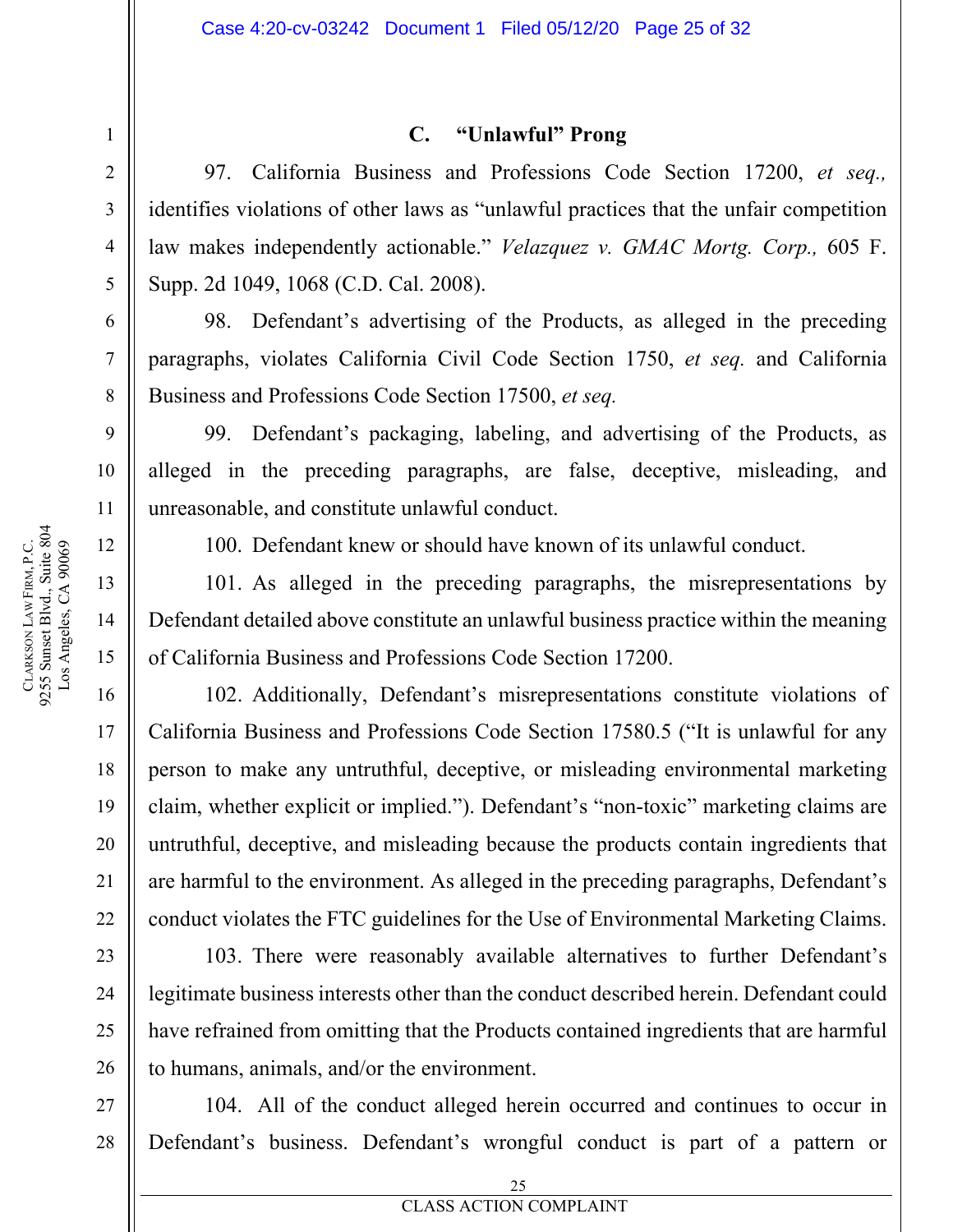generalized course of conduct repeated on thousands of occasions daily.

105. Pursuant to Business and Professions Code Section 17203, Plaintiff and the Class seek an order of this Court enjoining Defendant from continuing to engage, use, or employ its practice of false and deceptive advertising of the Products.

106. Plaintiff and the Class have suffered injury in fact and have lost money as a result of Defendant's unlawful conduct. Plaintiff paid an unwarranted premium for the Products. Plaintiff and the Class would not have purchased the Products if they had known that Defendant purposely deceived consumers into believing that the Products are non-toxic cleaning products, thus creating the false impression that the Products do not contain harmful ingredients.

#### **COUNT TWO**

#### **Deceptive Advertising Practices**

# **(California Business & Professions Code §§ 17500,** *et seq***.) (***On Behalf of the California Subclass***)**

107. Plaintiff re-alleges and incorporates by reference the allegations contained in the preceding paragraphs of this complaint, as though fully set forth herein.

108. Plaintiff brings this claim individually and on behalf of the California Subclass.

109. California Business & Professions Code § 17500 prohibits "unfair, deceptive, untrue or misleading advertising[.]"

110. Defendant violated § 17500 when it represented, through its false and misleading advertising and other express representations, that Defendant's Products possessed characteristics and value that they did not actually have.

111. Defendant's deceptive practices were specifically designed to induce reasonable consumers like Plaintiff to purchase the Products. Defendant's uniform, material representations and omissions regarding the Products were likely to deceive, and Defendant knew or should have known that its uniform representations and

1

2

3

4

5

6

7

8

9

10

11

12

13

14

15

16

17

18

19

20

21

22

23

24

25

26

27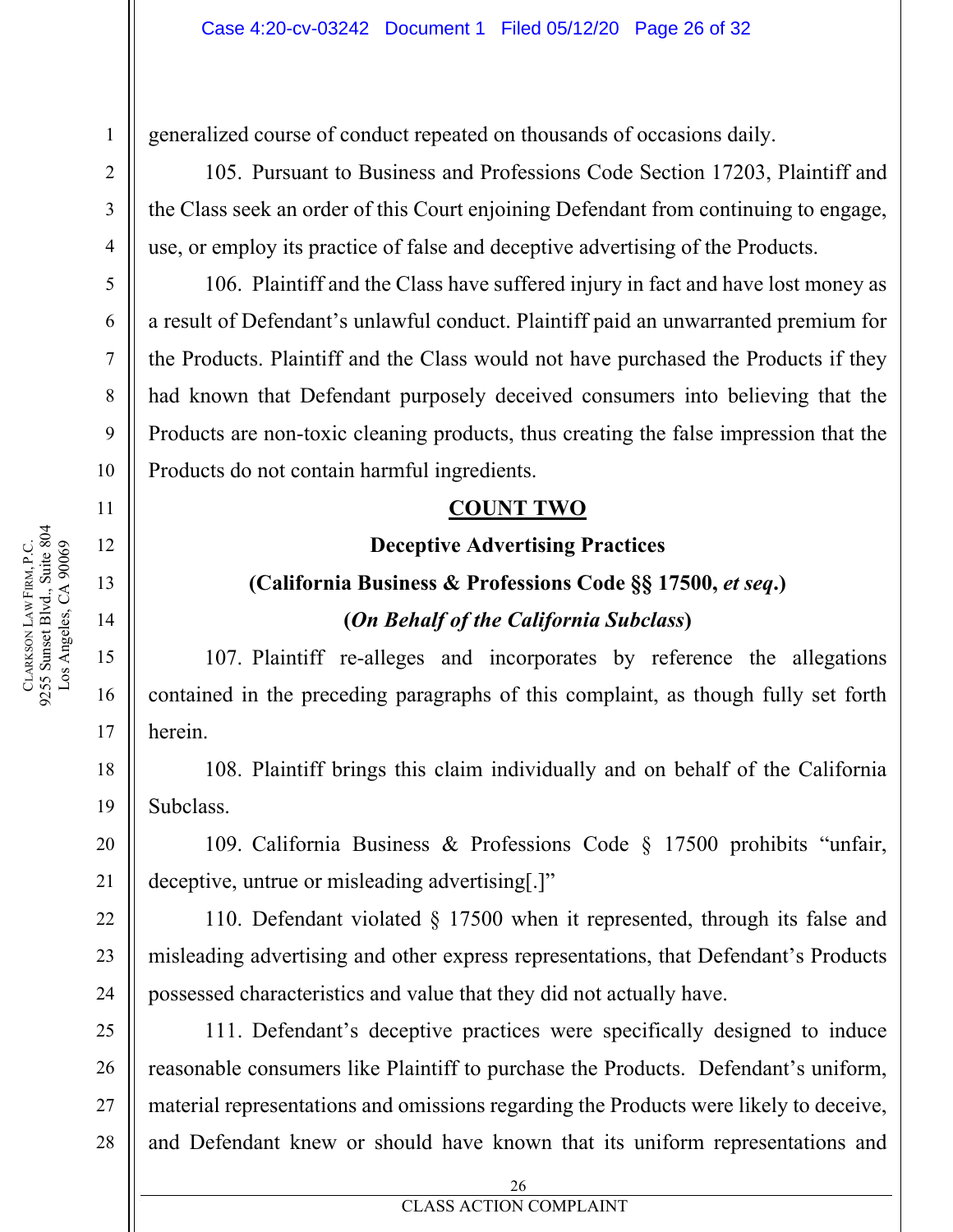omissions were untrue and misleading. Plaintiff purchased the Products in reliance on the representations made by Defendant, as alleged herein.

112. Plaintiff and members of the California Subclass have been directly and proximately injured by Defendant's conduct in ways including, but not limited to, the monies paid to Defendant for the Products that lacked the characteristics advertised, interest lost on those monies, and consumers' unwitting support of a business enterprise that promotes deception and undue greed to the detriment of consumers, such as Plaintiff and Subclass members.

113. The above acts of Defendant, in disseminating materially misleading and deceptive representations and statements throughout California to consumers, including Plaintiff and members of the California Subclass, were and are likely to deceive reasonable consumers in violation of § 17500.

114. In making and disseminating the statements alleged herein, Defendant knew or should have known that the statements were untrue or misleading, and acted in violation of § 17500.

115. Defendant continues to engage in unlawful, unfair and deceptive practices in violation of §17500.

116. As a direct and proximate result of Defendant's unlawful conduct in violation of § 17500, Plaintiff and members of the California Subclass, pursuant to §17535, are entitled to an order of this Court enjoining such future wrongful conduct on the part of Defendant, and requiring Defendant to disclose the true nature of its misrepresentations.

117. Plaintiff and members of the California Subclass also request an order requiring Defendant to disgorge its ill-gotten gains and/or award full restitution of all monies wrongfully acquired by Defendant by means of such acts of false advertising, plus interests and attorneys' fees.

27 ///

///

28

1

2

3

4

5

6

7

8

9

10

11

12

13

14

15

16

17

18

19

20

21

22

23

24

25

26

**EXECUTES ACTION COMPLAINT** 27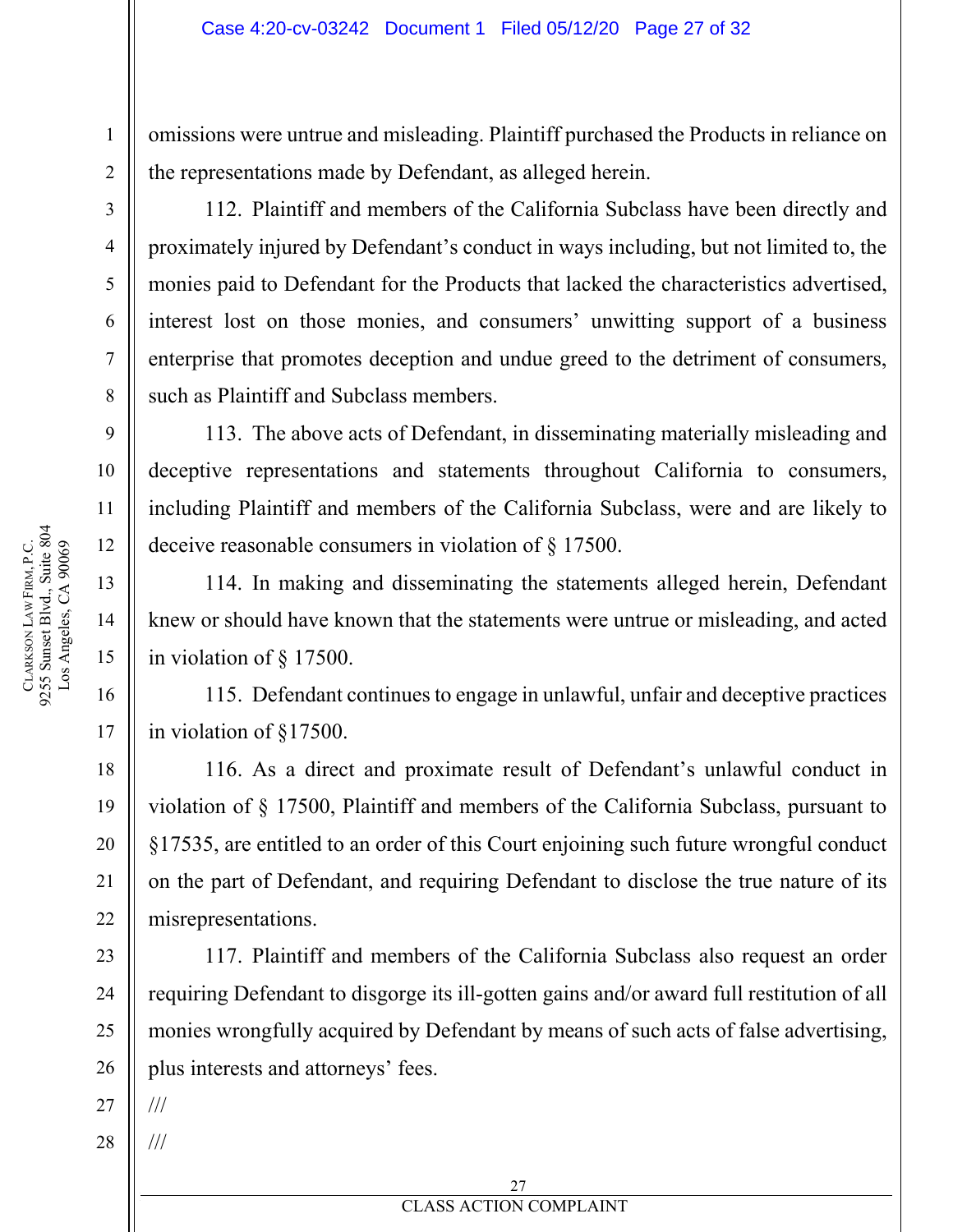#### **COUNT THREE**

#### **Consumers Legal Remedies Act**

# **(Cal. Civ. Code § 1750,** *et seq***.)**

#### **(***On Behalf of the California Subclass***)**

118. Plaintiff re-alleges and incorporates by reference the allegations contained in the preceding paragraphs of this complaint, as though fully set forth herein.

119. Plaintiff brings this claim individually and on behalf of the California Subclass.

120. Plaintiff brings this action pursuant to California's Consumers Legal Remedies Act ("CLRA"), Cal. Civ. Code § 1750, et seq.

121. The CLRA provides that "unfair methods of competition and unfair or deceptive acts or practices undertaken by any person in a transaction intended to result or which results in the sale or lease of goods or services to any consumer are unlawful."

122. The Products are "goods," as defined by the CLRA in California Civil Code §1761(a).

123. Defendant is a "person," as defined by the CLRA in California Civil Code  $§1761(c).$ 

124. Plaintiff and members of the California Subclass are "consumers," as defined by the CLRA in California Civil Code §1761(d).

125. Purchase of the Products by Plaintiff and members of the California Subclass are "transactions," as defined by the CLRA in California Civil Code §1761(e).

126. Defendant violated Section 1770(a)(5) by representing that the Products have "characteristics, . . . uses [or] benefits . . . which [they] do not have" in that the Products are falsely labeled and advertised as being, among other things, non-toxic. Defendant knew that consumers will often pay more for products with this attribute

1

2

3

4

5

6

7

8

9

10

11

12

13

14

15

16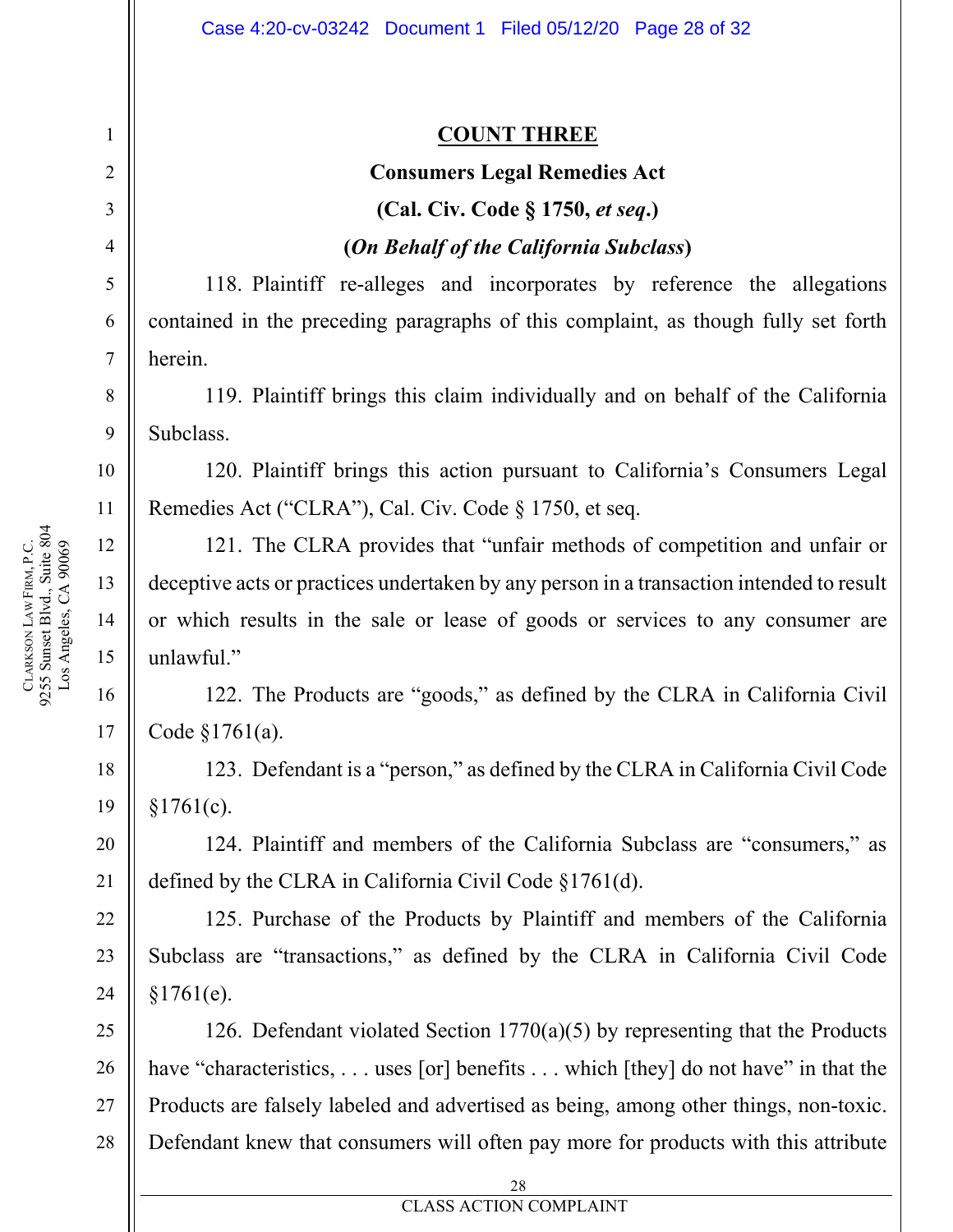and have unfairly profited from their false and misleading claims.

127. Similarly, Defendant violated section 1770(a)(7) by representing that the Products "are of a particular standard, quality, or grade . . . if they are of another" by falsely and deceptively labeling and advertising the Products as, among other things, being non-toxic.

128. In addition, Defendant violated section  $1770(a)(9)$  by advertising the Products "with intent not to sell them as advertised" in that the Products are falsely labeled and advertised as, among other things, being non-toxic.

129. Defendant's uniform and material representations and omissions regarding the Products were likely to deceive, and Defendant knew or should have known that its representations and omissions were untrue and misleading.

130. Plaintiff and members of the California Subclass could not have reasonably avoided such injury. Plaintiff and members of the California Subclass were unaware of the existence of the facts that Defendant suppressed and failed to disclose; and Plaintiff and members of the California Subclass would not have purchased the Products and/or would have purchased them on different terms had they known the truth.

131. Plaintiff and members of the California Subclass have been directly and proximately injured by Defendant's conduct. Such injury includes, but is not limited to, the purchase price of the Products and/or the price of the Products at the prices at which they were offered.

132. Given that Defendant's conduct violated § 1770(a), Plaintiff and members of the California Subclass are entitled to seek and seek injunctive relief to put an end to Defendant's violations of the CLRA.

133. Moreover, Defendant's conduct is malicious, fraudulent, and wanton in that Defendant intentionally misled and withheld material information from consumers to increase the sale of the Products.

28

///

1

2

3

4

5

6

7

8

9

10

11

12

13

14

15

16

17

18

19

20

21

22

23

24

25

26

27

**EXECUTES ACTION COMPLAINT** 29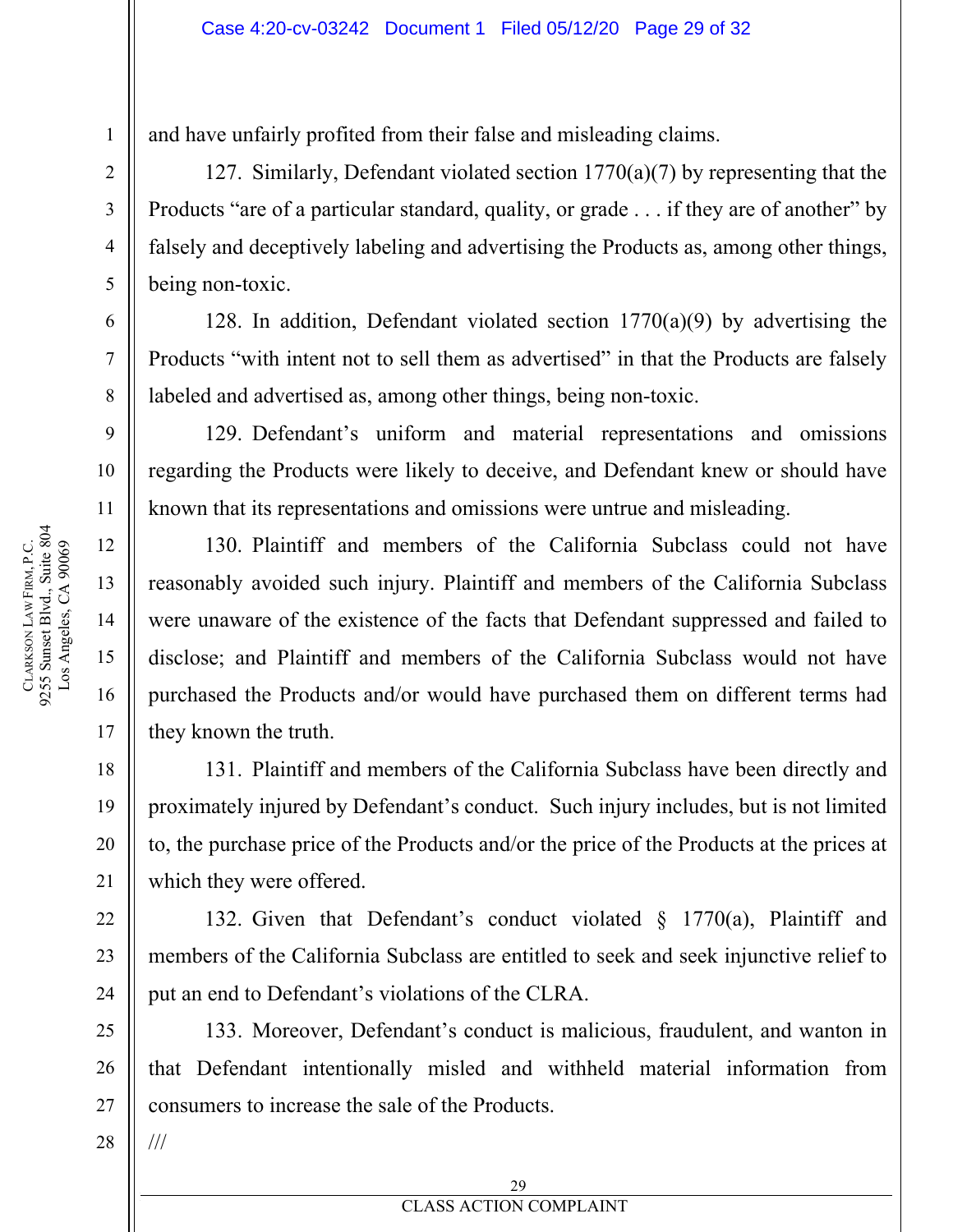134. Concurrently with the filing of this Complaint, pursuant to California Civil Code § 1782(a), Plaintiff on her own behalf, and on behalf of members of the California Subclass, is notifying Defendant of the alleged violations of the Consumers Legal Remedies Act. As such, Plaintiff will amend her Complaint after 30 days to seek compensatory, monetary, restitutionary, and punitive damages, in addition to equitable and injunctive relief, and request that this Court enter such orders or judgments as may be necessary to restore to any person in interest any money that may have been acquired by means of such unfair business practices, and for such other relief as is provided in California Civil Code § 1780 and in the Prayer for Relief.

135. Plaintiff further requests that the Court enjoin Defendant from continuing to employ the unlawful methods, acts, and practices alleged herein pursuant to  $§ 1780(a)(2).$ 

#### **COUNT FOUR**

#### **Breach of Express Warranty**

#### **(***On Behalf of the Nationwide Class and California Subclass***)**

136. Plaintiff re-alleges and incorporates by reference the allegations contained in the preceding paragraphs of this complaint, as though fully set forth herein.

137. Plaintiff brings this claim individually and on behalf of the Nationwide Class and California Subclass.

138. By advertising and selling the Product at issue, Defendant made promises and affirmations of fact on the Products' packaging and labeling, and through its marketing and advertising, as described herein. This labeling and advertising constitutes express warranties and became part of the basis of the bargain between Plaintiff and members of the Class and Defendant.

139. Defendant purports, through the Products' labeling and advertising, to create express warranties that the Products are, among other things, non-toxic.

140. Despite Defendant's express warranties about the nature of the Products,

1

2

3

4

5

6

7

8

9

10

11

12

13

14

Los Angeles, CA 90069

15

16

17

18

19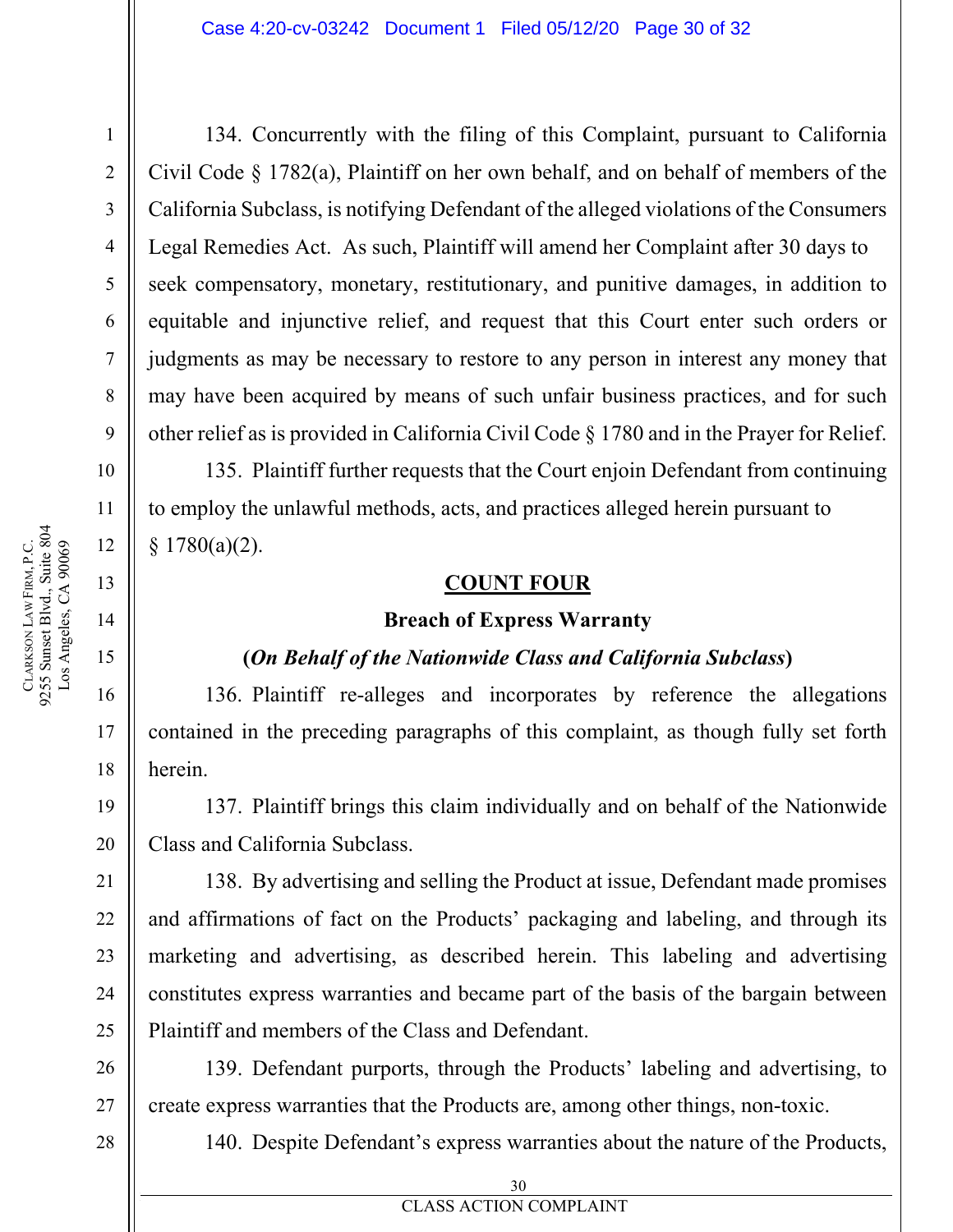the Products are not non-toxic, and the Products are, therefore, not what Defendant represented them to be.

141. Accordingly, Defendant breached express warranties about the Products and their qualities because the Products do not conform to Defendant's affirmations and promises.

142. As a direct and proximate result of Defendant's breach of express warranty, Plaintiff and members of the Class were harmed in the amount of the purchase price they paid for the Products.

#### **COUNT FIVE**

#### **Unjust Enrichment**

#### **(***On Behalf of the Nationwide Class and California Subclass***)**

143. Plaintiff repeats and re-alleges the allegations of the preceding paragraphs as if fully set forth herein.

144. Plaintiff brings this claim individually and on behalf of the Nationwide Class and California Subclass.

145. By purchasing the Products, Plaintiff and members of the Class conferred a benefit on Defendant in the form of the purchase price of the Products.

146. Defendant had knowledge of such benefit.

147. Defendant appreciated the benefit because, were consumers not to purchase the Products, Defendant would not generate revenue from the sales of the Products.

148. Defendant's acceptance and retention of the benefit is inequitable and unjust because the benefit was obtained by Defendant's fraudulent and misleading representations and omissions.

149. Equity cannot in good conscience permit Defendant to be economically enriched for such actions at the expense of Plaintiff and members of the Class, and therefore restitution and/or disgorgement of such economic enrichment is required.

1

2

3

4

5

6

7

8

9

10

11

12

13

14

15

16

17

18

19

20

21

22

23

24

25

26

27

**EXECUTES ACTION COMPLAINT** 31